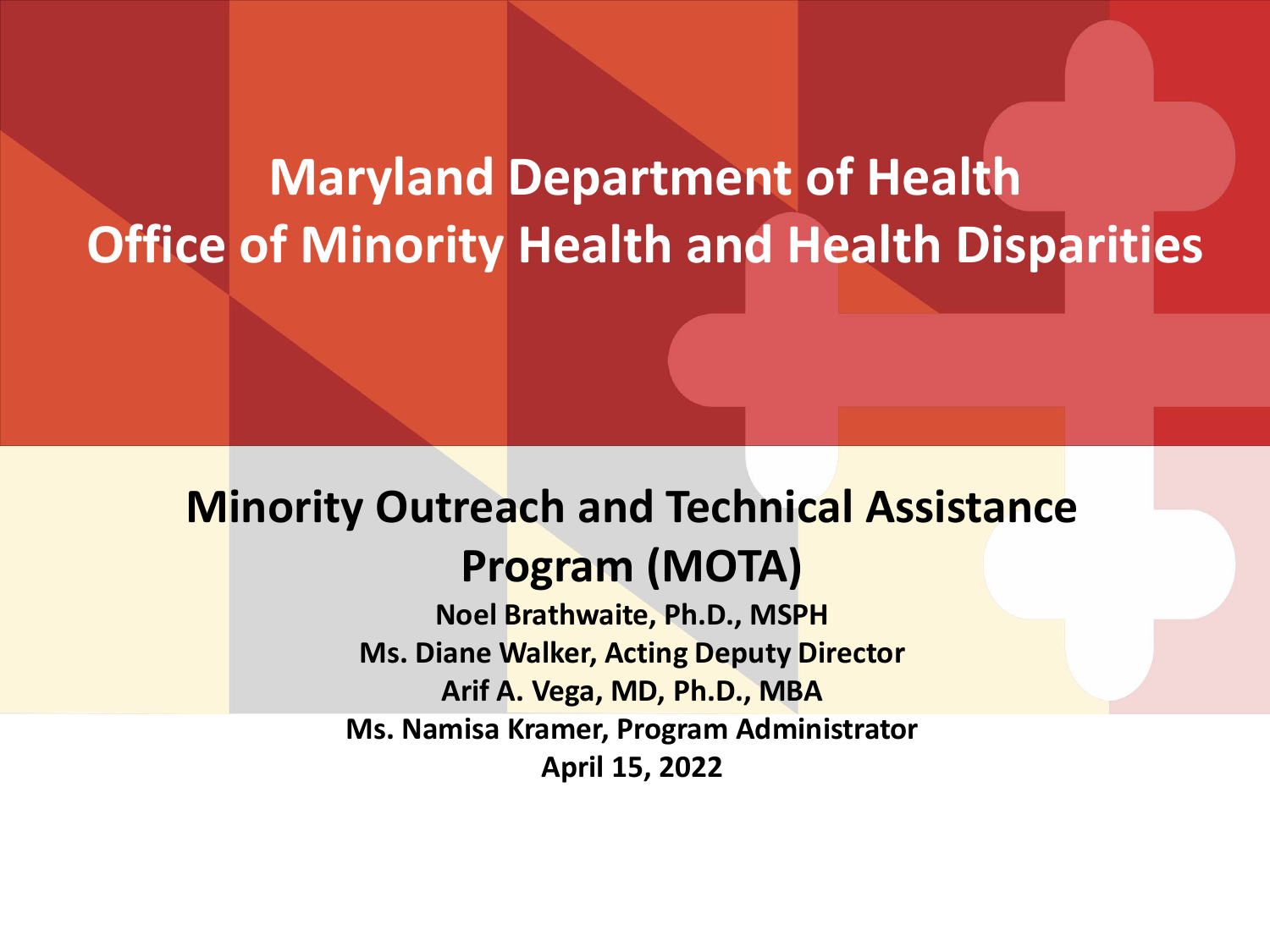## Introductions

#### **Introductions**

#### **Program Staff**

- Dr. Arif A. Vega, Program Management, Oversight
- Ms. Diane Walker, Acting Deputy Director, Fiscal Lead
- Ms. Namisa Kramer, MOTA Program Administrator

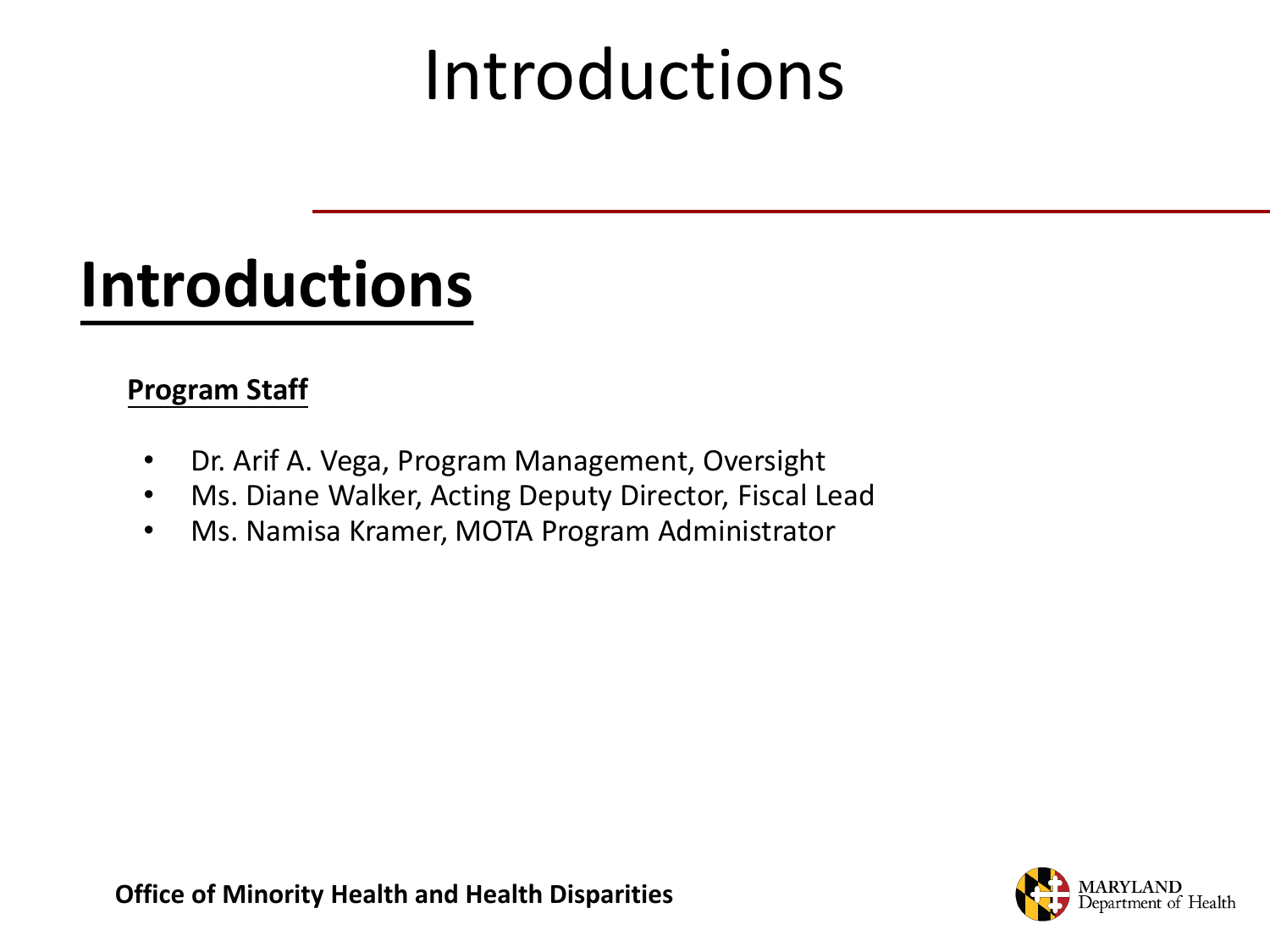### Webinar Specifics for Participants

- This Training session will be recorded and uploaded on the MHHD website no later than Wednesday, April 20, 2022, C.O.B.
- Although Internet Explorer is a viable application to view this Training, we have been advised by DHMH IT staff that the webinar works best in Chrome.
- If you are unable to get in on Chrome and IE, please call in and listen. The call in number is +1-240-454-0887 PIN: 643 750 634
- **The presentation will be posted on MHHD website.** The chat function is on and will be utilized as a parking lot. Please type all question in the chat and I or Mrs. Diane Walker will respond to each at the close of this presentation during the question-and-answer session. We will make every attempt to answer all questions, however, those that were missed due to time constraints will be answered individually with reference to your proposed program.

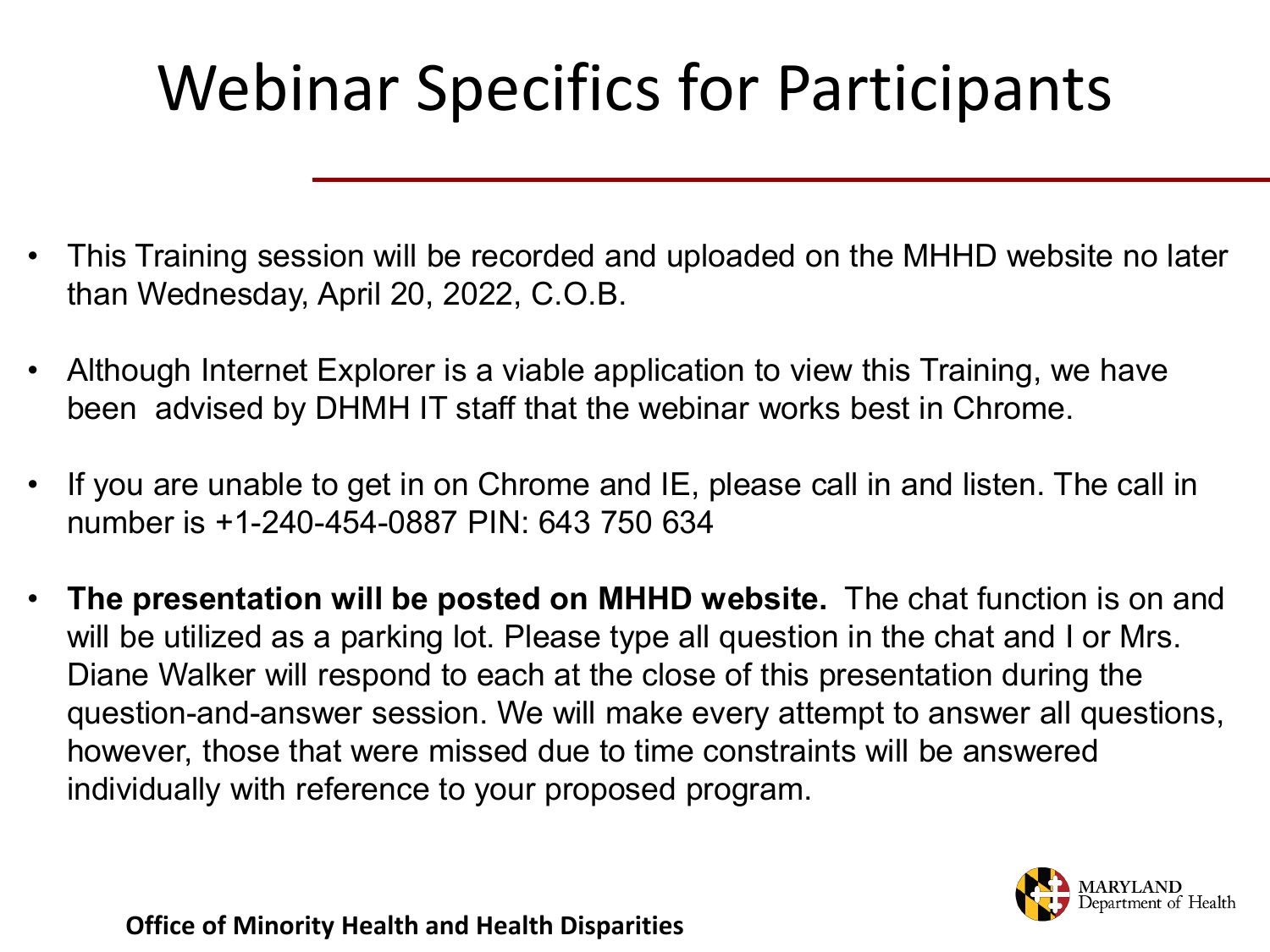### Agenda

#### **Overview**

- Introductions
- Welcome/Opening Remarks from MOTA Team
- Background and Program Overview
- Review Focus Areas and Key Performance Measures associated with each
- Application Requirement
- All things Fiscal
- Supporting Documentation
- Questions

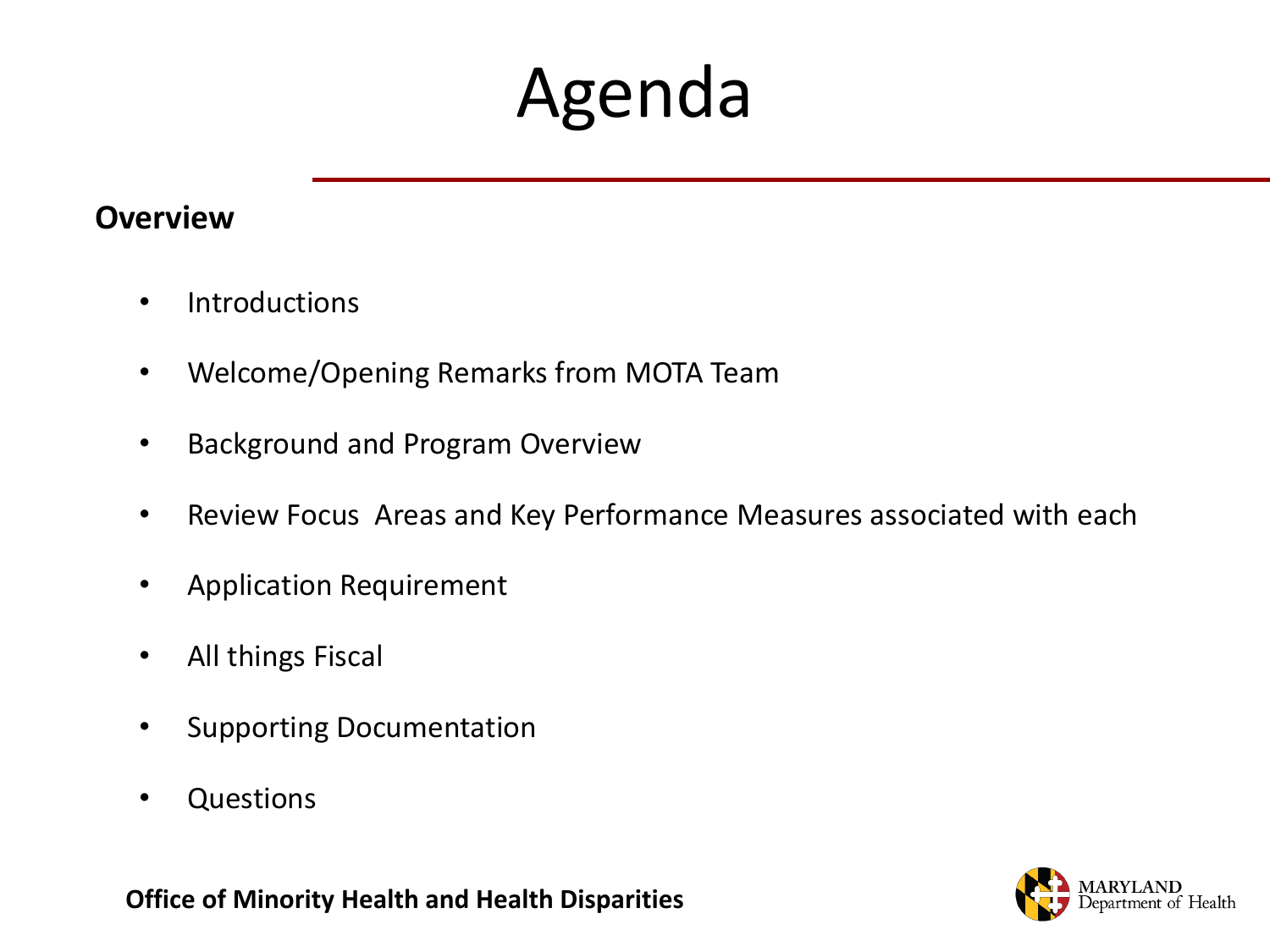#### **FY23 MOTA Program Purpose and Structure**

#### **1. Program Purpose and Structure**

Rationale for focus on Pregnancy and Birth Outcomes and the Targeted Chronic Diseases (mental/behavioral health, cancer, obesity/diabetes).

The purpose of the MOTA program is to improve the health outcomes of racial and ethnic minority communities through community engagement, partnerships, outreach, technical assistance, and ongoing intervention with individuals with **self-identified** need. The health conditions targeted by the MOTA program have the following significance for Maryland's minority population:

#### **a. Mental Health**

- **b. Cancer**
- **c. Obesity/Diabetes**
- **d. Pregnancy and Birth Outcomes**

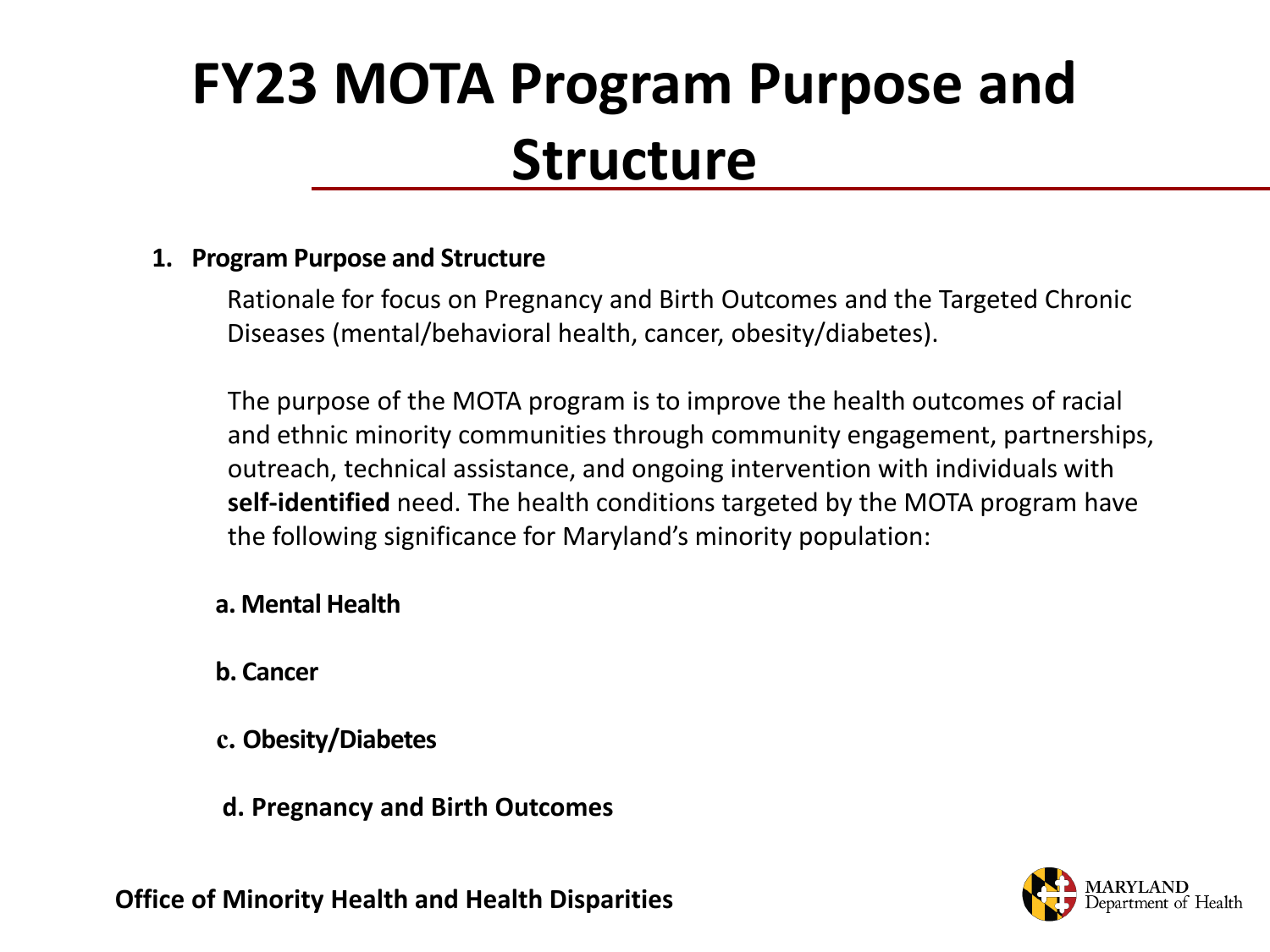#### **FY 23 MOTA Program-MHHD Expectations & Requirements**

The following are MHHD's expectations for every MOTA funded partner in any Maryland Jurisdiction serving racial and ethnic minorities. Mandatory requirements are:

- a. Partnership and collaboration with Local Health Departments and other MOTA grantees, CBO's, FBO's and FQHC's
- b. Participation in technical assistance, capacity building (workshops, trainings and conferences, etc.) and program sustainability/resource development activities (i.e., grant writing skill building classes, Identifying and increasing funding streams, networking, fundraising, etc.)
- c. Improve insurance enrollment/linkage to health insurance, primary/preventive care and other support services
- d. Case management throughout patient path

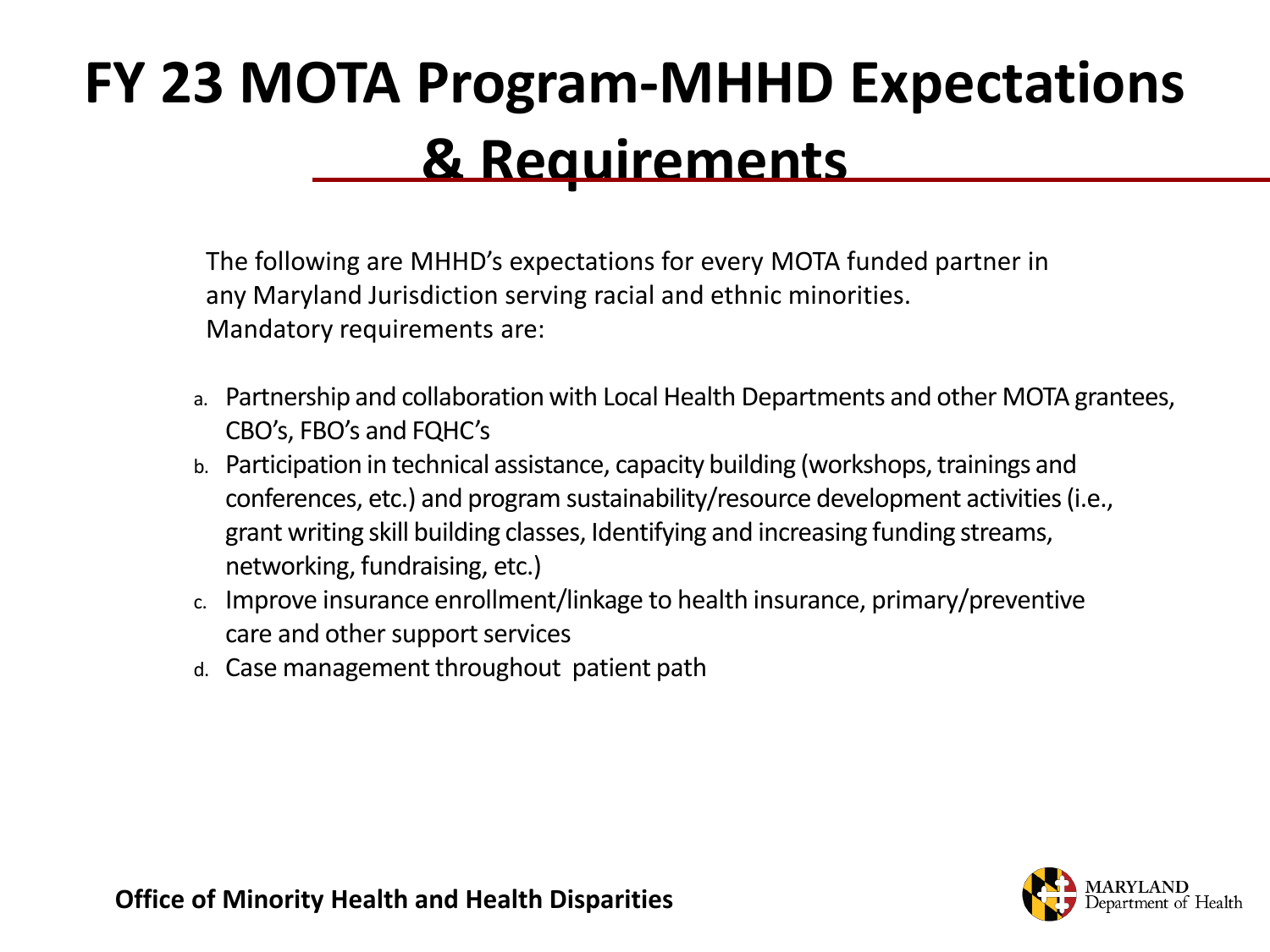## Program Description

All Proposed Programs *must* Provide community-based health education based on selected disease focus area and implement of best Practices and Engagement models to increase prevention, education, linkage to care, health screening, access to primary care resources for the disease focus area selected.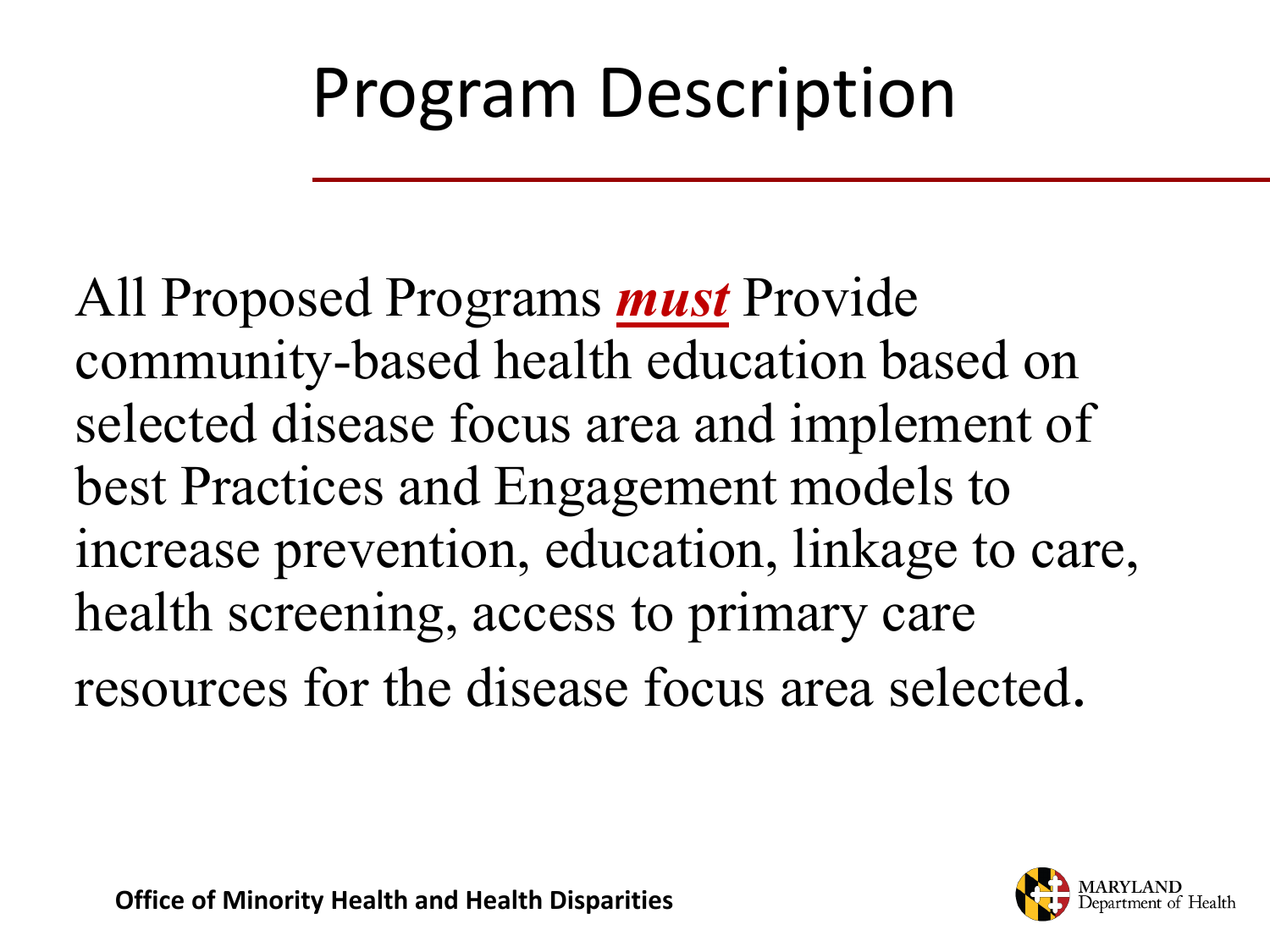## Program Description

# **Target Population:**

• Minority Communities throughout the state of Maryland

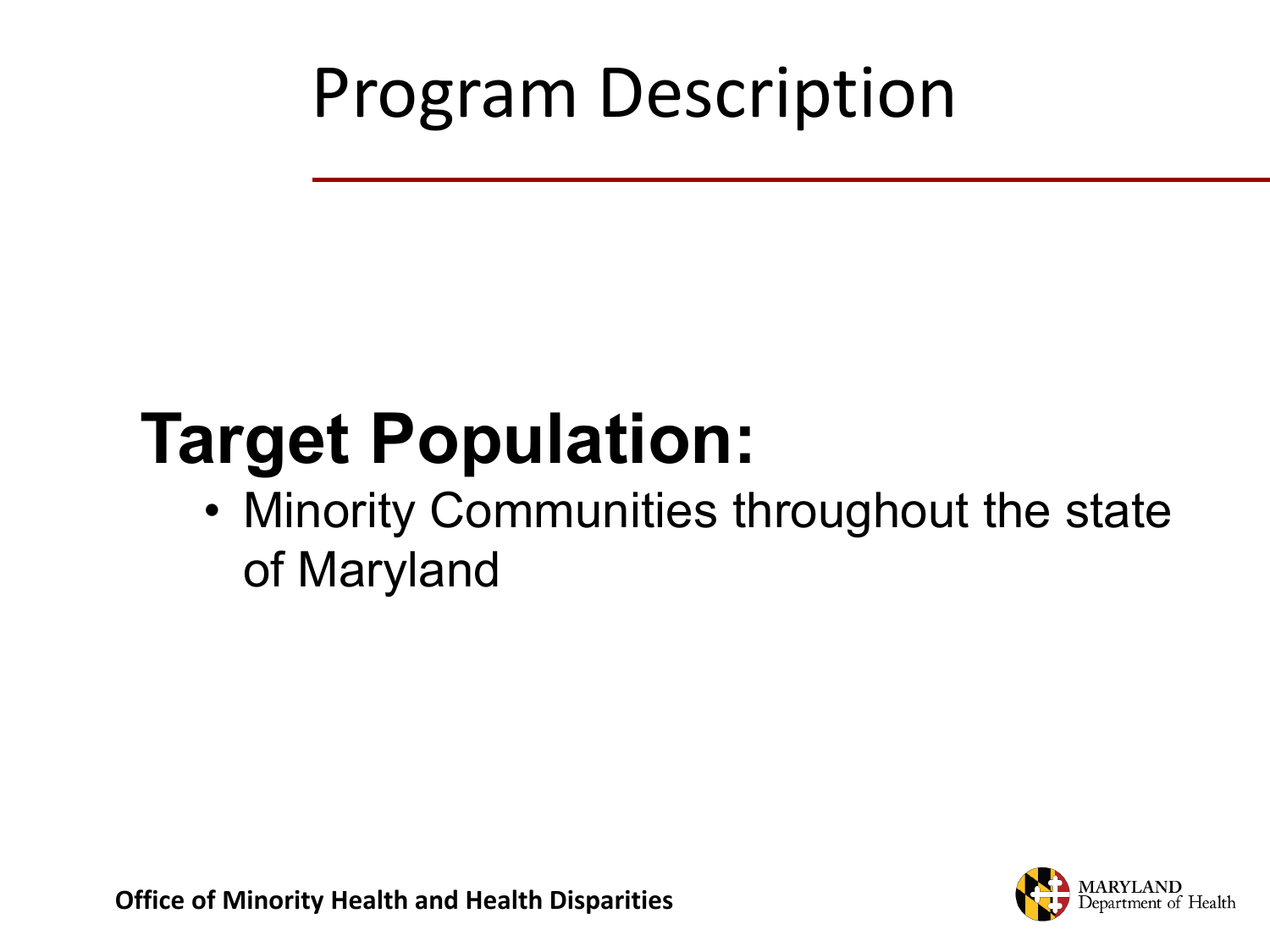#### **Mental Health**

| # of Encounters (Individuals touched)                                                        |  |
|----------------------------------------------------------------------------------------------|--|
| # of individuals that expressed interest in<br>mental health services/resources              |  |
| # of linkages to Mental Health Providers                                                     |  |
| # of unduplicated (newly enrolled)<br>Participants in mental health services                 |  |
| # of Individuals completing 60, 90, 120<br>days of programming                               |  |
| # of participants who expressed<br>improvement of mental health concerns<br>at treatment end |  |
| # of Individuals who completed exit<br>survey                                                |  |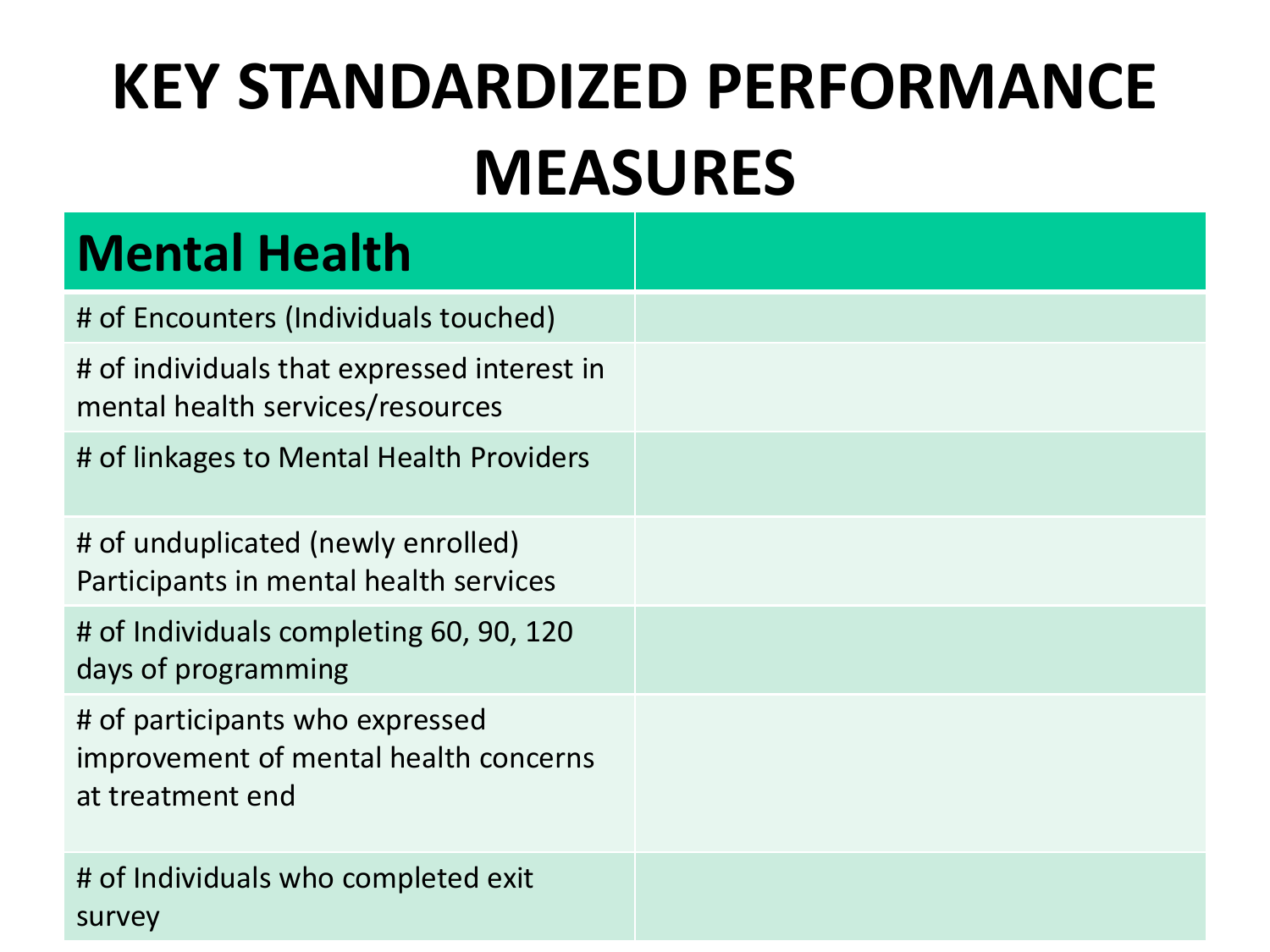| <b>Cancer</b>                                                                                                              |  |
|----------------------------------------------------------------------------------------------------------------------------|--|
| # of Encounters (Individuals touched)                                                                                      |  |
| # of Engagements (exchange of<br>information)                                                                              |  |
| # of linkages to Provider or FQHC for<br>screening                                                                         |  |
| # of unduplicated (newly enrolled)<br>Participants                                                                         |  |
| # of Individuals completing 60, 90, 120<br>days of programming                                                             |  |
| # of participants exhibiting greater<br>knowledge of cancer prevention,<br>education and services at program<br>completion |  |
| # of Individuals who completed exit<br>survey                                                                              |  |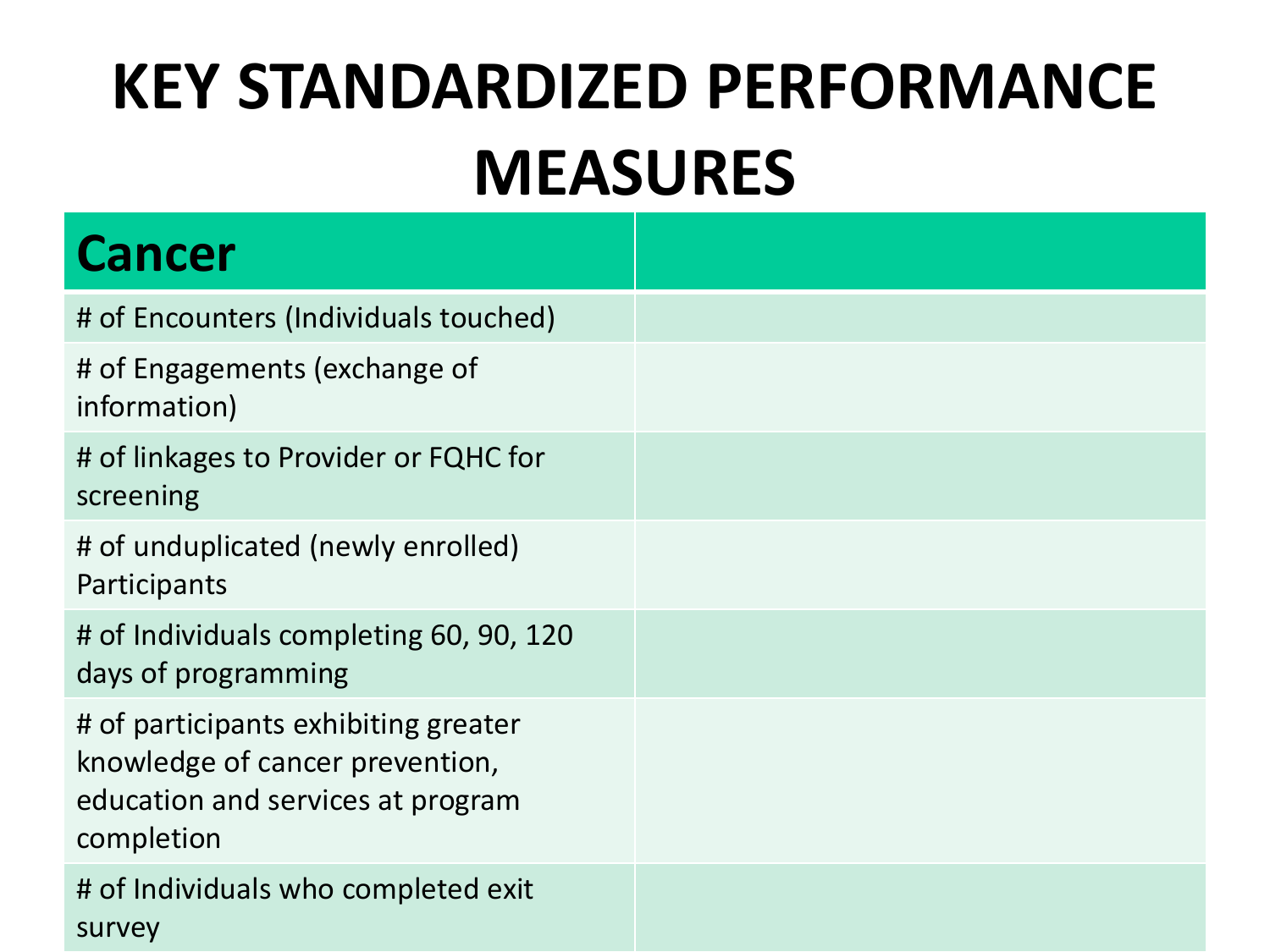#### **Obesity & Diabetes**

| # of Encounters (Individuals touched)                          |
|----------------------------------------------------------------|
| # of Engagements (exchange of<br>information)                  |
| # of individuals enrolled in weight loss<br>program            |
| # of individuals who experienced<br>decrease in BMI            |
| # of Individuals completing 60, 90, 120<br>days of programming |
| # of individuals linked to healthcare<br>professional          |
| # of Individuals who completed exit<br>survey                  |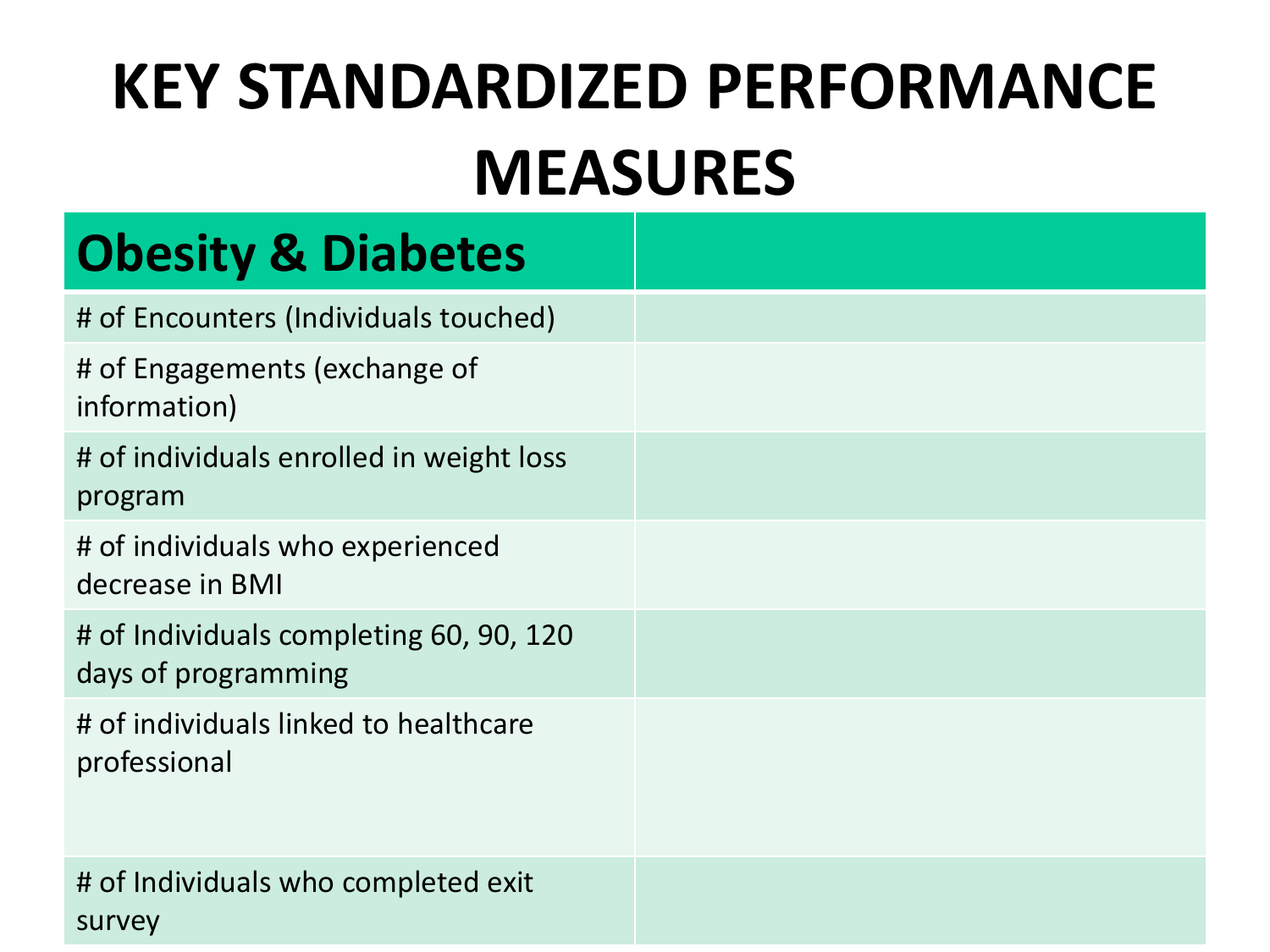| <b>Pregnancy and Birth Outcomes</b>                                                                                        |
|----------------------------------------------------------------------------------------------------------------------------|
| # of Encounters (Individuals touched)                                                                                      |
| # of Engagements (exchange of<br>information)                                                                              |
| # of linkages to Provider or FQHC for<br>screening                                                                         |
| # of unduplicated (newly enrolled)<br>Participants                                                                         |
| # of Individuals who completed<br>programming within 90 days                                                               |
| # Of individuals who successfully<br>completed training (i.e., prenatal care,<br>breastfeeding, parenting, nutrition etc.) |
| # of Individuals who completed exit<br>survey                                                                              |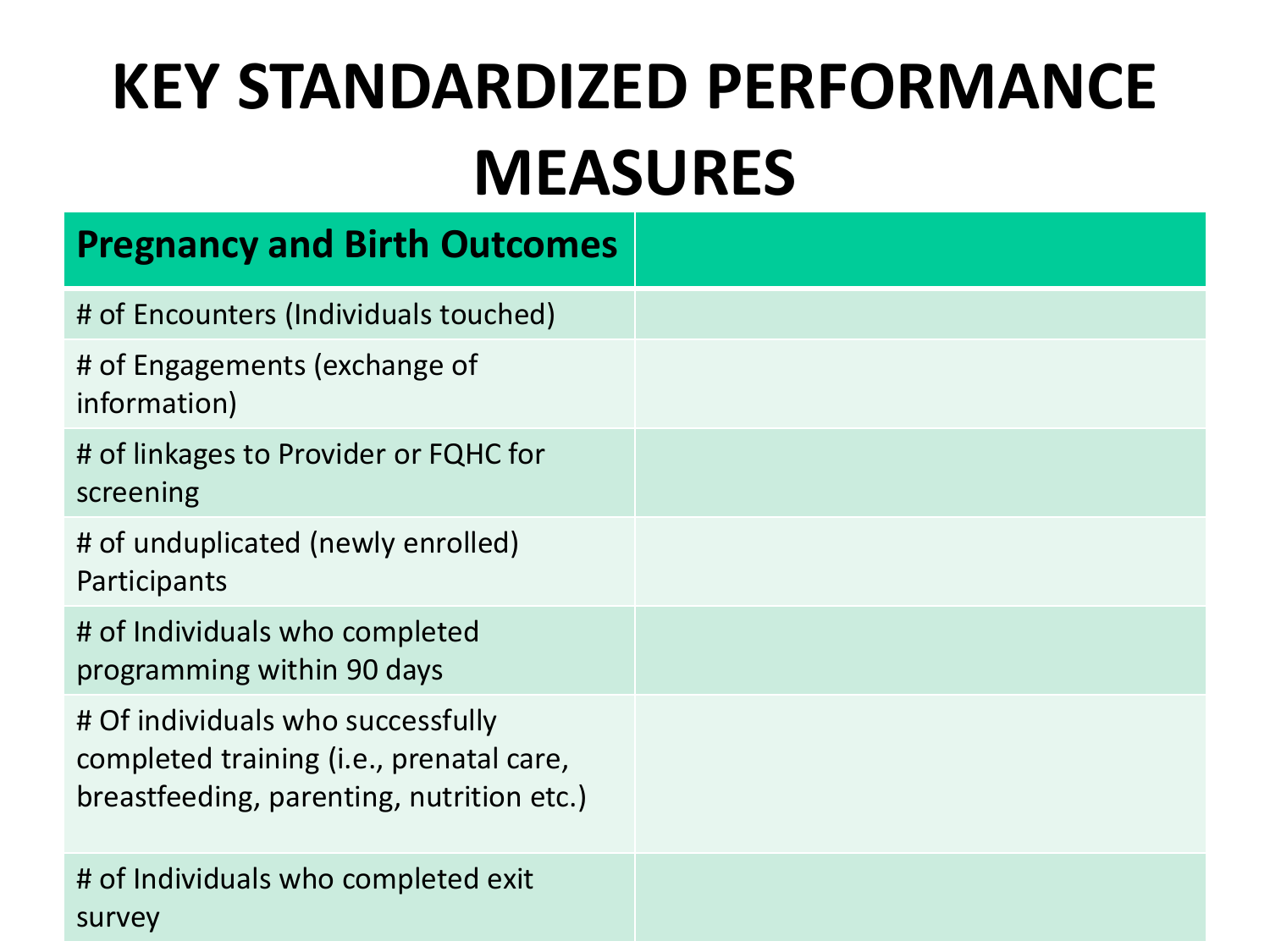#### Application Requirements For Submission

- **The Applicant must provide proof with its application that the following Mandatory Requirements have been met:**
- **The Applicant shall be a Social organization as defined per Section 7-402 of the State Finance and Procurement Article of the Annotated Code of Maryland or a local, state government agency, public college or state university.**
- **Applicants must maintain an operational office within Maryland. All official records must be maintained at this location and accessible for site visits and audits. Applicants must be a 501c3 or institute of higher education. Applicants must have a certificate of good standing issued by the Maryland State Government.**
- **Applicants must be registered on eMMA (see [https://procurement.maryland.gov/](about:blank) for more information). Applicants must have access to relevant data sources, the capacity to deliver planned services, the ability to track performance, and be prepared to submit progress reports on time. Applicants must be able to implement the proposed program/service no later than one month after the Agreement start date.**

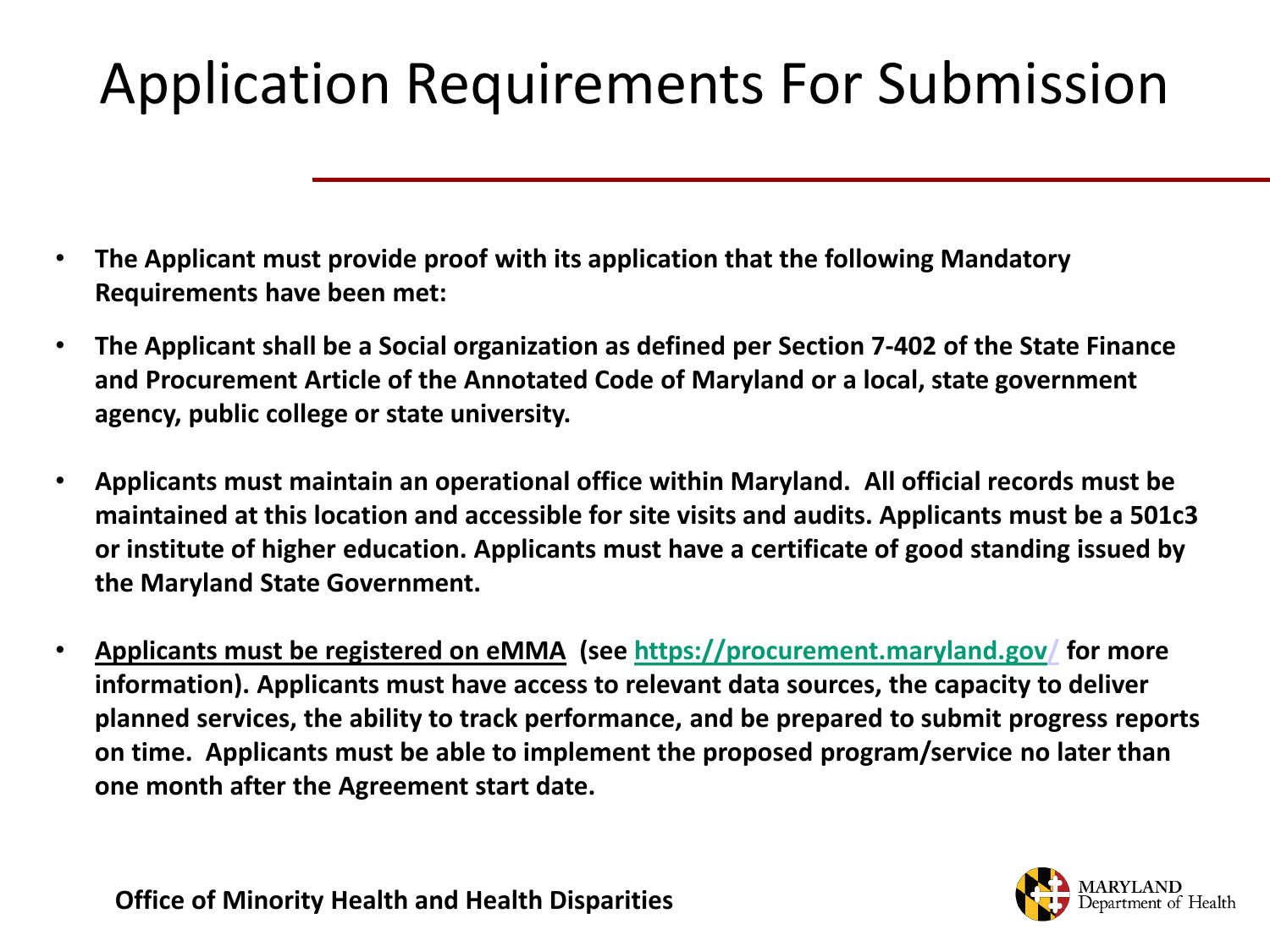Application Requirements For Submission (Cont')

#### *The Project Narrative shall include the following documents and information in the order specific as follows:*

- **A. Transmittal Letter**
- **B. Executive Summary**
- **C. Application Narrative**
- **D. Organizational Capacity**
- **E. Program Management**
- **F. Partnerships**

#### **G. Performance Measures**

**The Project Narrative Guidelines:** *The Project Narrative will be no more than 8 pages (standard letter size). The application will be 12 pt. font, Times New Roman or Calibri, 1 inch margins, double-spaced, and each page numbered sequentially. Information in tables may be 11 pt. font. All following items must be included, using the outline and letter/number order below.*

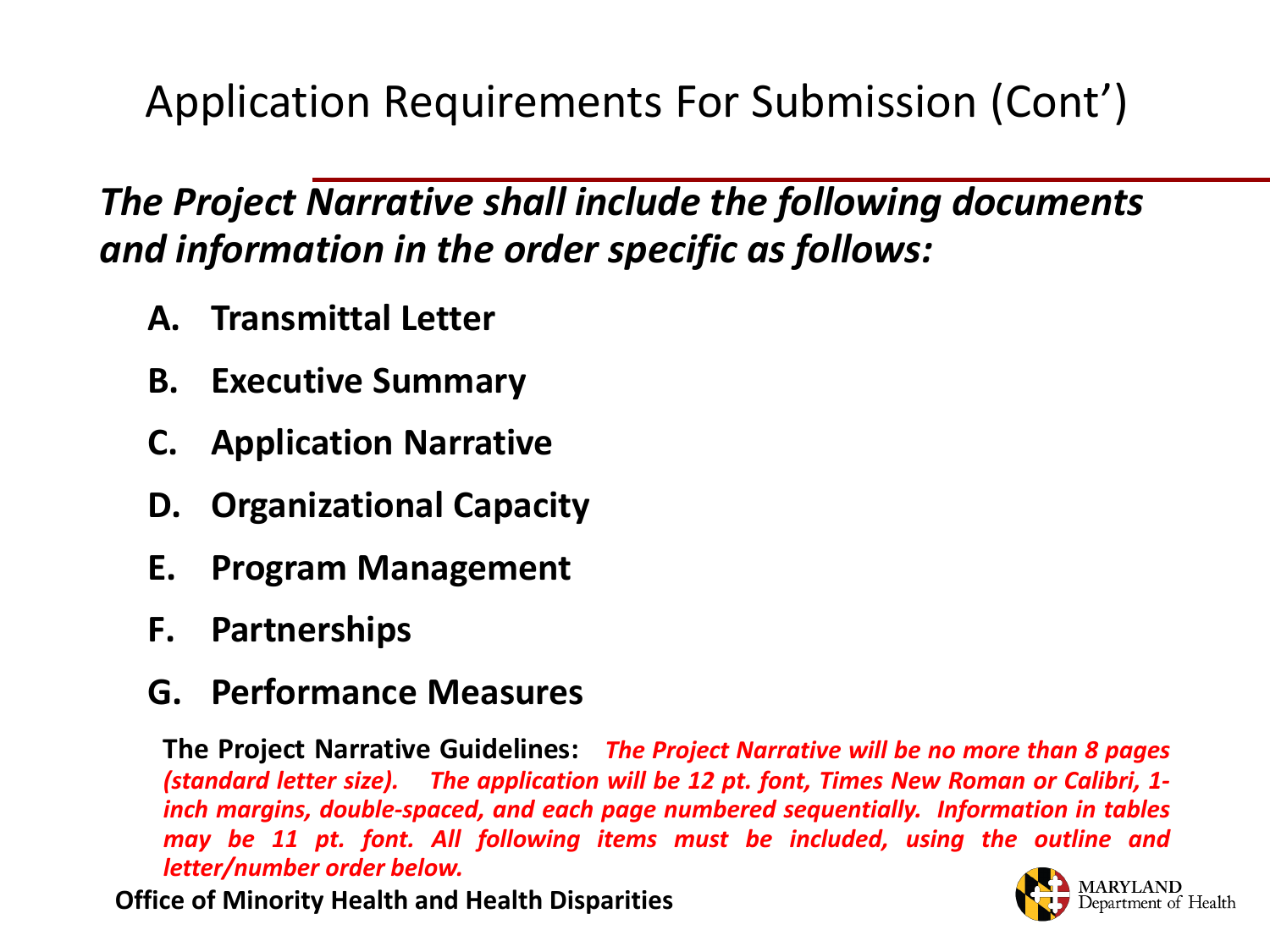### Event Calendar

| <b>SUNDAY</b>      | <b>MONDAY</b>           | <b>TUESDAY</b>          | <b>WEDNESDAY</b>   | <b>THURSDAY</b> | <b>FRIDAY</b>            | <b>SATURDAY</b>          |
|--------------------|-------------------------|-------------------------|--------------------|-----------------|--------------------------|--------------------------|
|                    |                         |                         |                    |                 |                          | $\mathbf{1}$             |
|                    |                         |                         |                    |                 |                          |                          |
|                    |                         |                         |                    |                 |                          |                          |
| $\overline{2}$     | $\overline{\mathbf{3}}$ | $\overline{\mathbf{4}}$ | 5 <sup>5</sup>     | 6               | $\overline{\mathbf{z}}$  | 8                        |
| DPP cohort 1 mtg 1 |                         |                         | DPP cohort 2 mtg 1 |                 |                          | <b>Healthy Pregnancy</b> |
| 1 PM to 3PM        |                         |                         | 7 PM to 9PM        |                 |                          | 10 AM to Noon            |
| <b>XYZ Church</b>  |                         |                         | <b>QRS Library</b> |                 |                          | <b>Hospital mtg room</b> |
| 9                  | 10                      | 11                      | 12                 | 13              | 14                       | 15                       |
| DPP cohort 1 mtg 2 |                         |                         | DPP cohort 2 mtg 2 |                 |                          |                          |
| 1 PM to 3PM        |                         |                         | 7 PM to 9PM        |                 |                          |                          |
| <b>XYZ Church</b>  |                         |                         | <b>QRS Library</b> |                 |                          |                          |
| 16                 | 17                      | 18                      | 19                 | 20              | 21                       | 22                       |
| DPP cohort 1 mtg 3 |                         |                         | DPP cohort 2 mtg 3 |                 |                          |                          |
| 1 PM to 3PM        |                         |                         | 7 PM to 9PM        |                 |                          |                          |
| <b>XYZ Church</b>  |                         |                         | <b>QRS Library</b> |                 |                          |                          |
| 23                 | 24                      | 25                      | 26                 | 27              | 28                       | 29                       |
| DPP cohort 1 mtg 4 |                         |                         | DPP cohort 2 mtg 4 |                 | <b>LHIC Meeting</b>      |                          |
| 1 PM to 3PM        |                         |                         | 7 PM to 9PM        |                 | 6 PM to 8 PM             |                          |
| <b>XYZ Church</b>  |                         |                         | <b>QRS Library</b> |                 | <b>Local Health Dept</b> |                          |
| 30                 | 31                      |                         |                    |                 |                          |                          |
| DPP cohort 1 mtg 5 |                         | NOTES:                  |                    |                 |                          |                          |
| 1 PM to 3PM        |                         |                         |                    |                 |                          |                          |
| <b>XYZ Church</b>  |                         |                         |                    |                 |                          |                          |

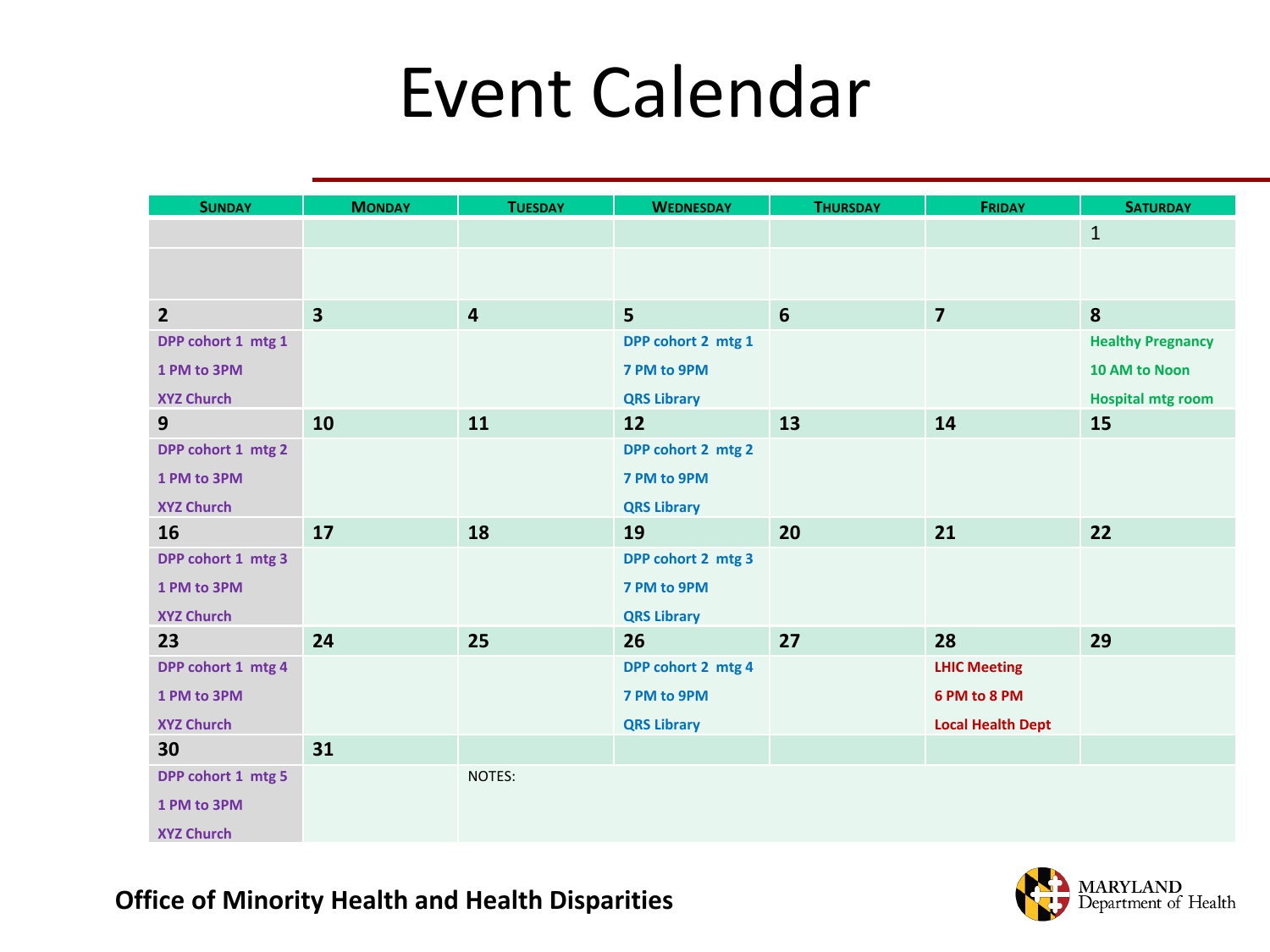### Work Plan

| <b>GUIDING GOAL(S):</b>                                                                             |                                                                      |                                                                                                                                                                                                                             |                                                     |                                                                                            |  |
|-----------------------------------------------------------------------------------------------------|----------------------------------------------------------------------|-----------------------------------------------------------------------------------------------------------------------------------------------------------------------------------------------------------------------------|-----------------------------------------------------|--------------------------------------------------------------------------------------------|--|
| <b>TIME PERIOD</b>                                                                                  | <b>PRIMARY OUTPUTS</b>                                               | <b>OBJECTIVES, ACTIVITES &amp; EXPECTED OUTCOMES</b>                                                                                                                                                                        | <b>RPOC/PARTNERS</b>                                | <b>PROJECTED EXPENSES</b>                                                                  |  |
| <b>An expected</b><br>completion<br>date (month &<br>year) must be<br>identified for<br>each output | List each output individually<br>(e.g., intake tool and<br>database) | Define each objective of the primary goal<br>$\bullet$<br>List as many activities as necessary by adding<br>$\bullet$<br>rows<br>List expected outcomes directly related to<br>$\bullet$<br><b>identified Guiding Goals</b> | <b>LEAD:</b><br><b>SUPPORT:</b><br><b>PARTNERS:</b> | List all expenses to be<br>incurred directly<br>related to each activity<br>or action item |  |
| <b>TIME PERIOD</b>                                                                                  | <b>PRIMARY OUTPUTS</b>                                               | <b>OBJECTIVES, ACTIVITES &amp; EXPECTED OUTCOMES</b>                                                                                                                                                                        | <b>RPOC/PARTNERS</b>                                | <b>PROJECTED EXPENSES</b>                                                                  |  |
|                                                                                                     |                                                                      |                                                                                                                                                                                                                             |                                                     |                                                                                            |  |

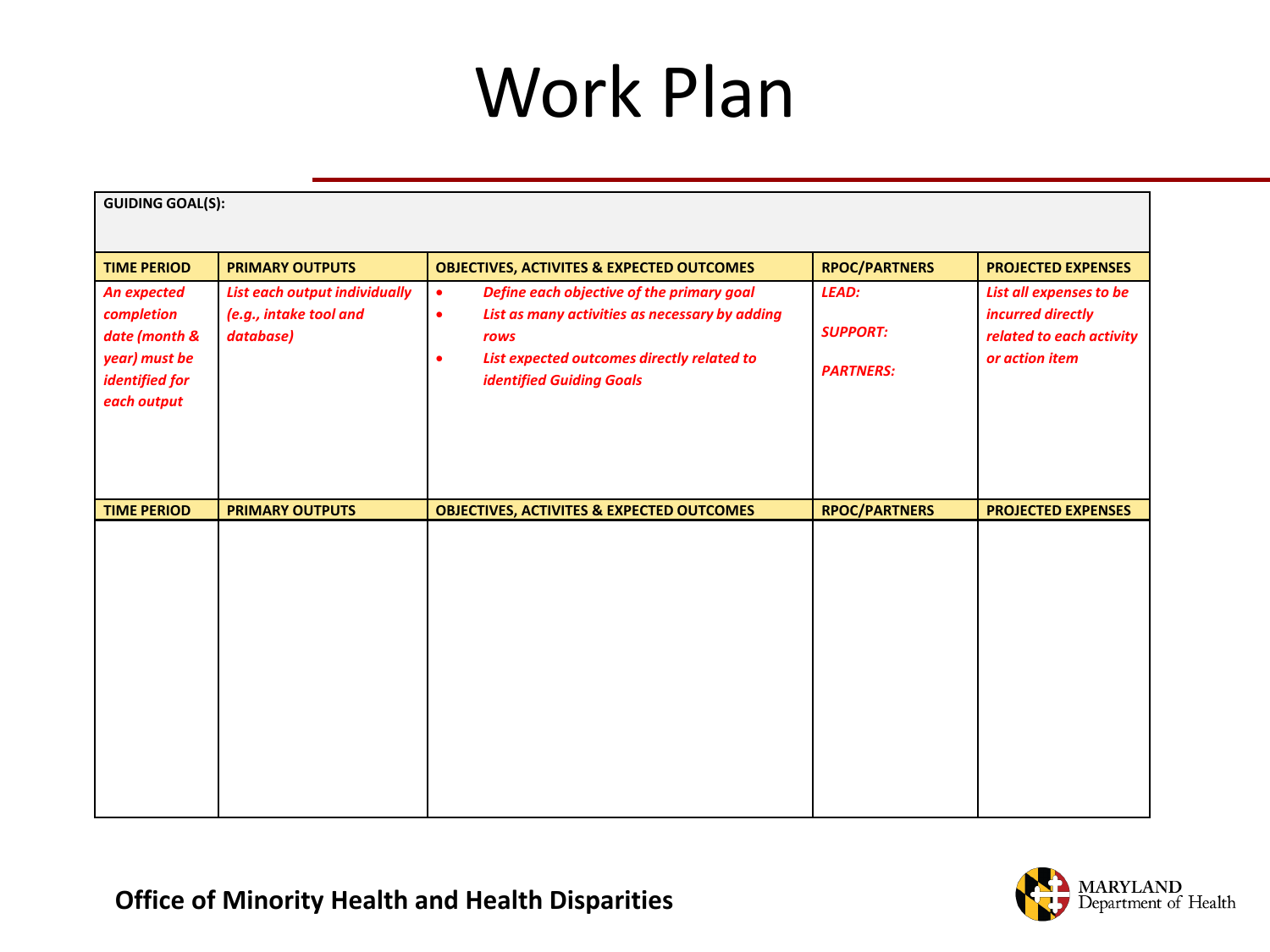## SMART Performance



All components of this diagram must be **SMART**: S - SPECIFIC M – MEASURABLE A – ACHIEVABLE R - REALISTIC T- TIME SENSITIVE

Please note that for every event/ workshop/ or session the number of individuals reached alongside number of events conducted.

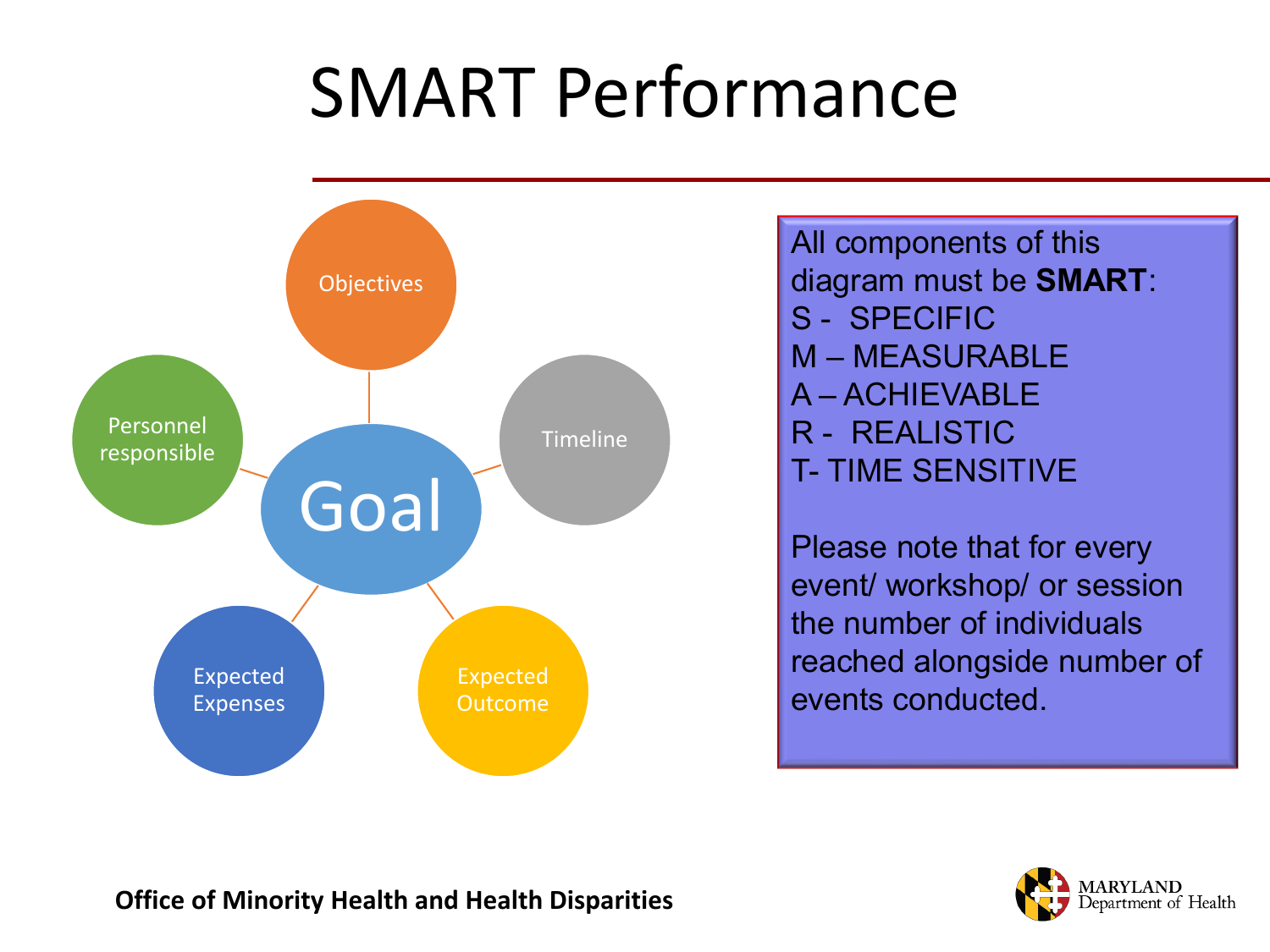# Supporting Documentation

**Supporting Documentation** Letters of Commitment: A letter of commitment from each partner or collaborator must be submitted

- Local Health Department Support Letter: There must be one (1) letter of support from the local health officer, or other representative from the local health department in the focal jurisdiction
- Letter of Good Standing: Applicants **MUST include a letter of good standing with Maryland State Government in the proposal.**

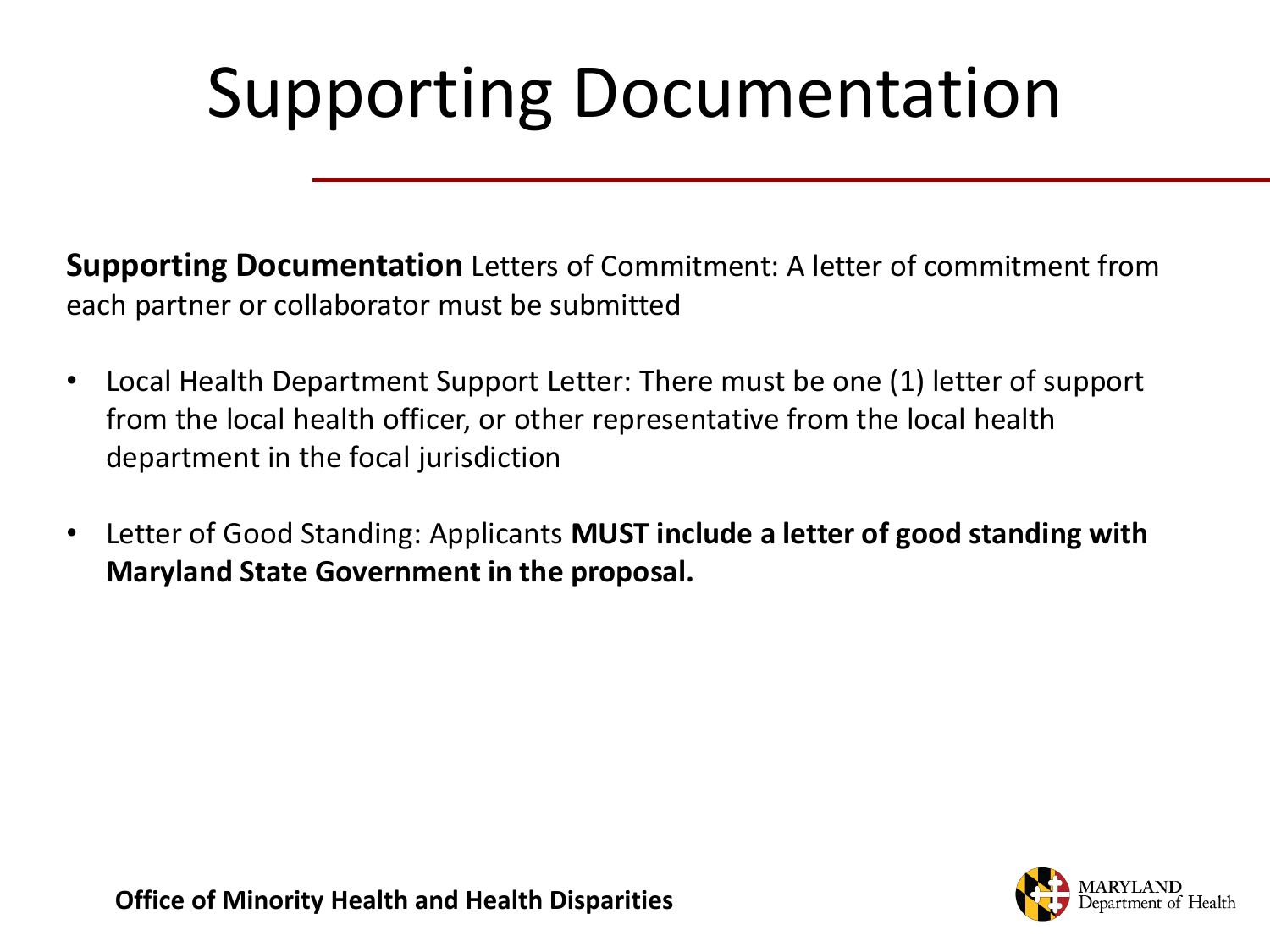# Project Budget and Fiscal Forms

- Submit completed MDH Forms
	- MDH 432B
	- MDH 432D
	- MDH 432E
	- MDH 432 F
	- MDH 432H
- Provide correct contact information
	- Name
	- Address
	- Federal ID Number



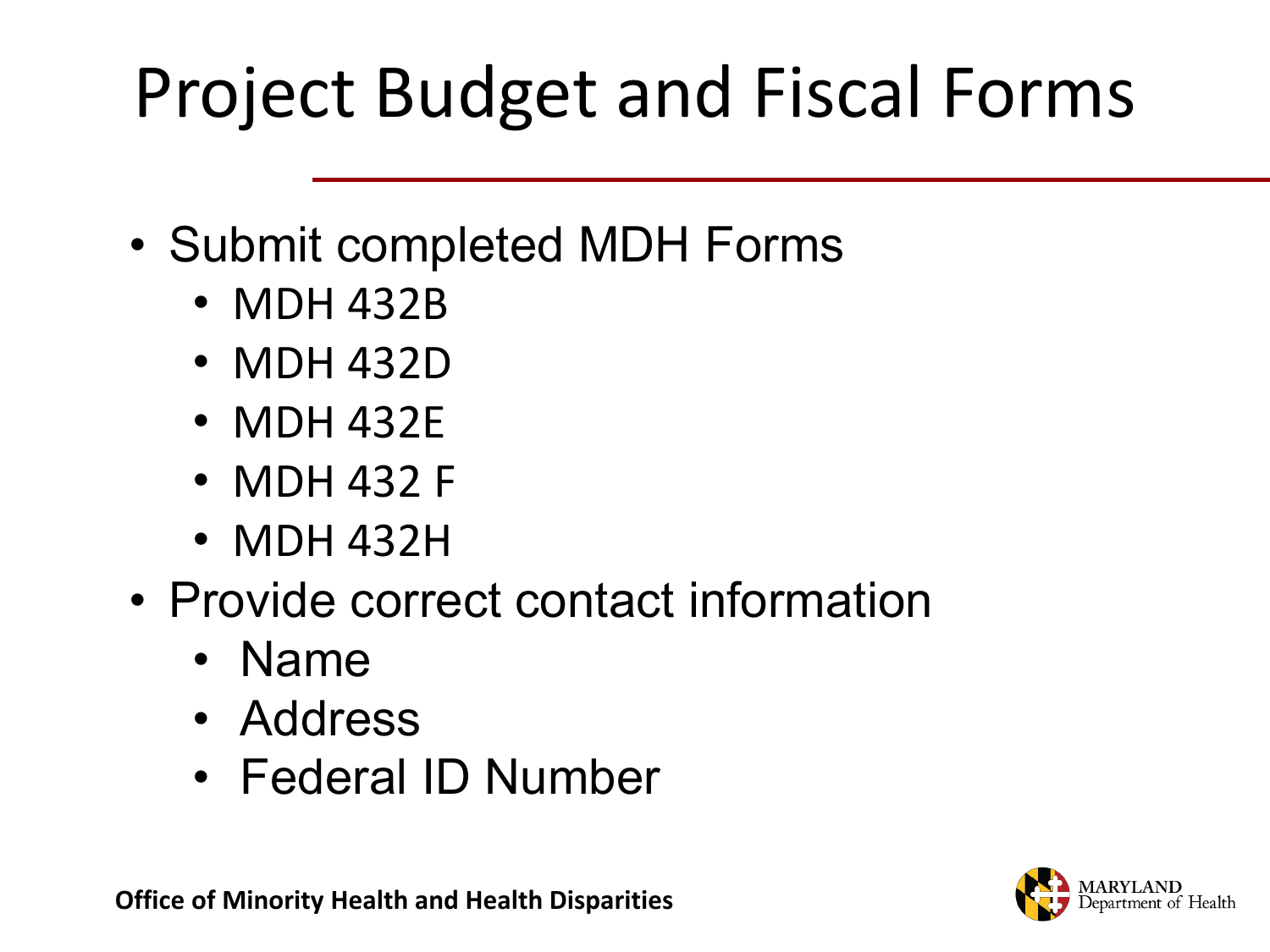# **All Things Fiscal**

Ms. Diane D. Walker, Acting Deputy Director, Fiscal Lead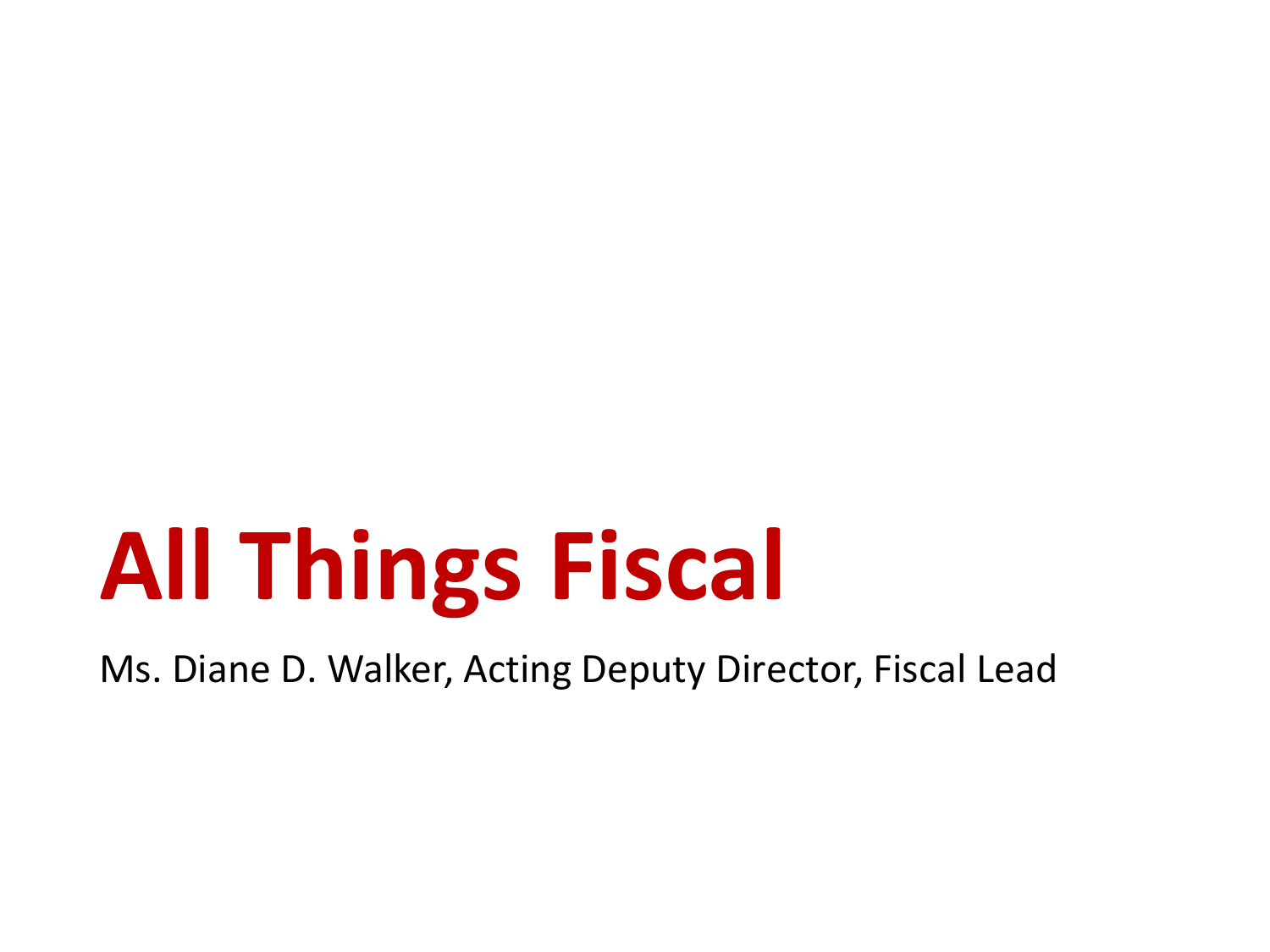### MDH 432B



| LIINE HEEMS MEVI              | <b>TUNDING</b> | LUCAL &      | VILLA         | VILLA          | PROGRAM       |
|-------------------------------|----------------|--------------|---------------|----------------|---------------|
| <b>NOT BE CHANGED</b>         | <b>REQUEST</b> | <b>GOV'T</b> | <b>AGENCY</b> | <b>FUNDING</b> | <b>BUDGET</b> |
| <b>SALARIES/SPECIAL</b>       |                |              |               |                |               |
| <b>PAYMENTS</b>               |                |              |               |                |               |
| <b>FRINGE</b>                 |                |              |               |                |               |
| <b>CONSULTANTS</b>            |                |              |               |                |               |
| <b>EQUIPMENT</b>              |                |              |               |                |               |
| <b>PURCHASE OF SERVICE</b>    |                |              |               |                |               |
| <b>RENOVATION</b>             |                |              |               |                |               |
| <b>CONSTRUCTION</b>           |                |              |               |                |               |
| <b>REAL PROPERTY PURCHASE</b> |                |              |               |                |               |
| <b>UTILITIES</b>              |                |              |               |                |               |
| <b>RENT</b>                   |                |              |               |                |               |
| FOOD                          |                |              |               |                |               |

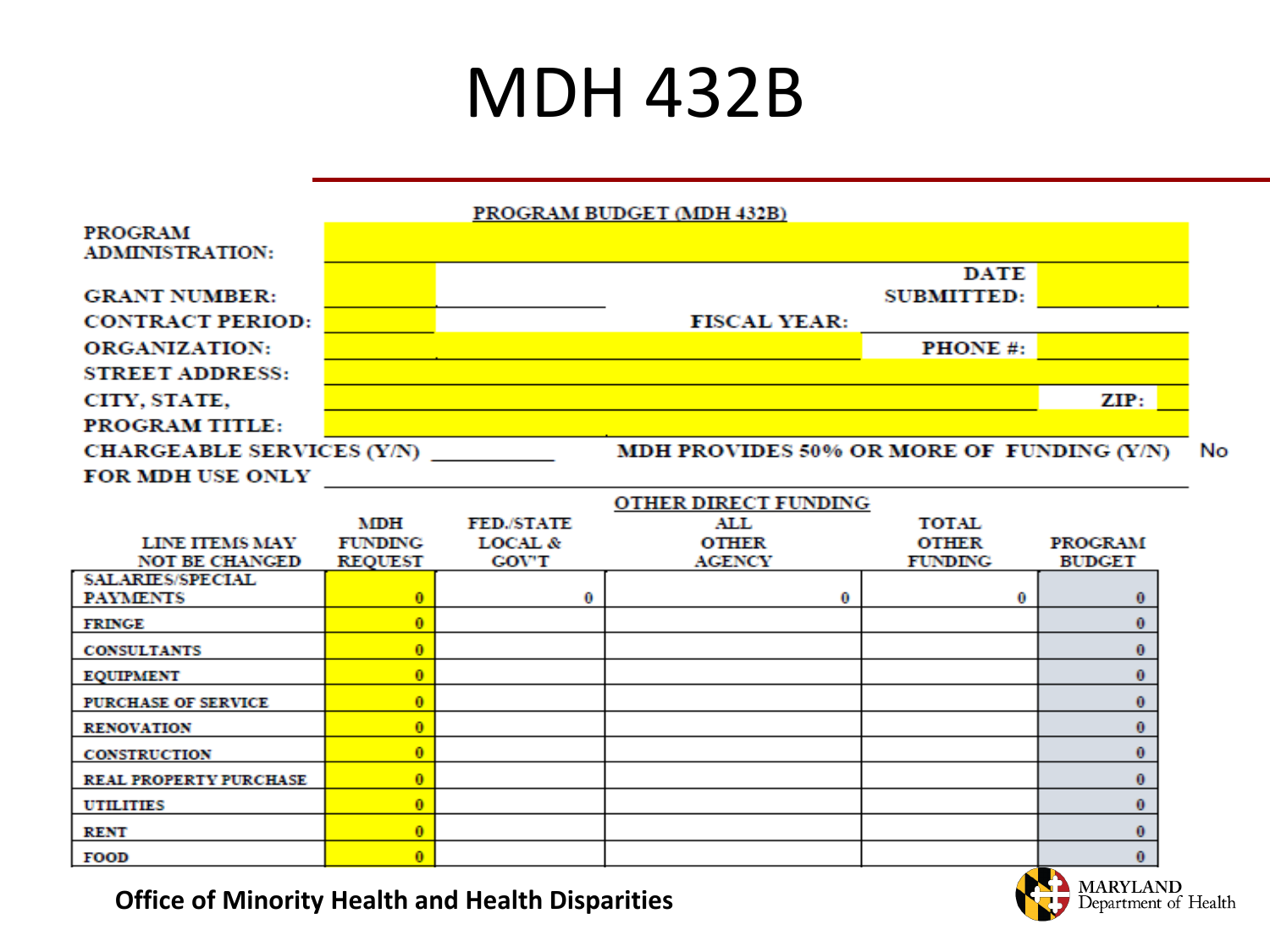### MDH 432D

**MDH 432D** 

**SCHEDULE OF SALARY COSTS** 

**MERIT SYSTEM** 

| <b>JOB TITLE OR</b> | <b>NAME OF PERSON</b>   | <b>GRADE</b><br>AND | <b>HOURS</b><br>PER | <b>TYPE OF SERVICE</b> | SALARY<br>MDH | SALARY<br><b>TOTAL</b> |
|---------------------|-------------------------|---------------------|---------------------|------------------------|---------------|------------------------|
| CLASSIFICATION      | <b>FILLING POSITION</b> | <b>STEP</b>         | WEEK                |                        | FUNDING       | PROGRAM BUDGET         |
|                     |                         |                     |                     |                        |               |                        |
|                     |                         |                     |                     |                        |               |                        |
|                     |                         |                     |                     |                        |               |                        |
|                     |                         |                     |                     |                        |               |                        |
|                     |                         |                     |                     |                        |               |                        |
|                     |                         |                     |                     |                        |               |                        |
|                     |                         |                     |                     |                        |               |                        |
|                     |                         |                     |                     |                        |               |                        |

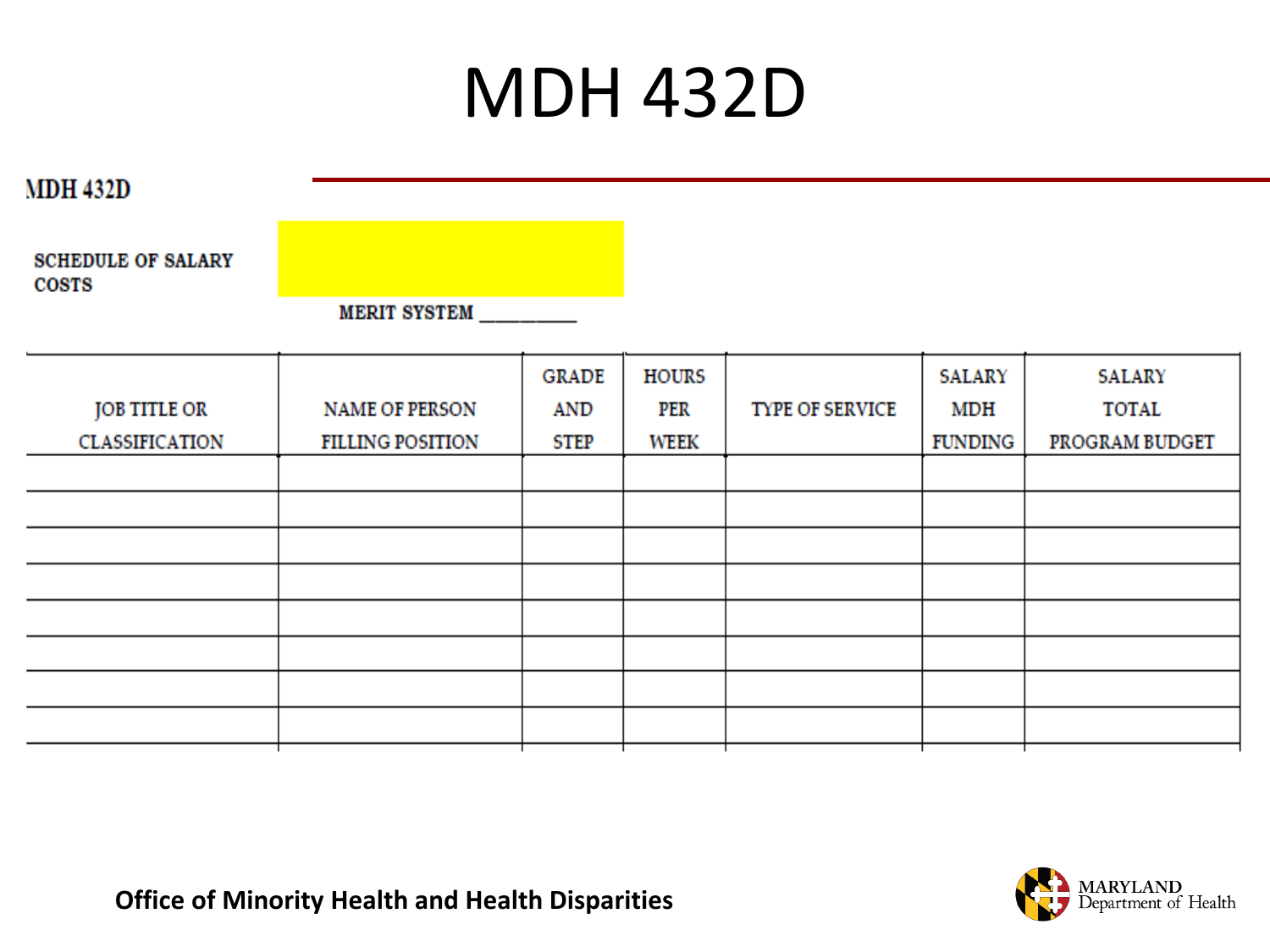### MDH 432E

| <b>SCHEDULE OF CONSULTANT COSTS</b><br><b>MDH 432E</b> |              |                |             |       |       |               |
|--------------------------------------------------------|--------------|----------------|-------------|-------|-------|---------------|
|                                                        |              |                |             |       |       |               |
|                                                        |              | <b>HIGHEST</b> |             |       | TOTAL | TOTAL         |
|                                                        | PROFESSIONAL | <b>DEGREE</b>  | HOURLY      | TOTAL | MDH   | PROGRAM       |
| <b>NAME OF CONSULTANT</b>                              | AREA         | HELD           | <b>RATE</b> | HOURS | COSTS | <b>BUDGET</b> |
|                                                        |              |                |             |       |       |               |
|                                                        |              |                |             |       |       |               |
|                                                        |              |                |             |       |       |               |
|                                                        |              |                |             |       |       |               |
|                                                        |              |                |             |       |       |               |
|                                                        |              |                |             |       |       |               |
|                                                        |              |                |             |       |       |               |
|                                                        |              |                |             |       |       |               |
|                                                        |              |                |             |       |       |               |



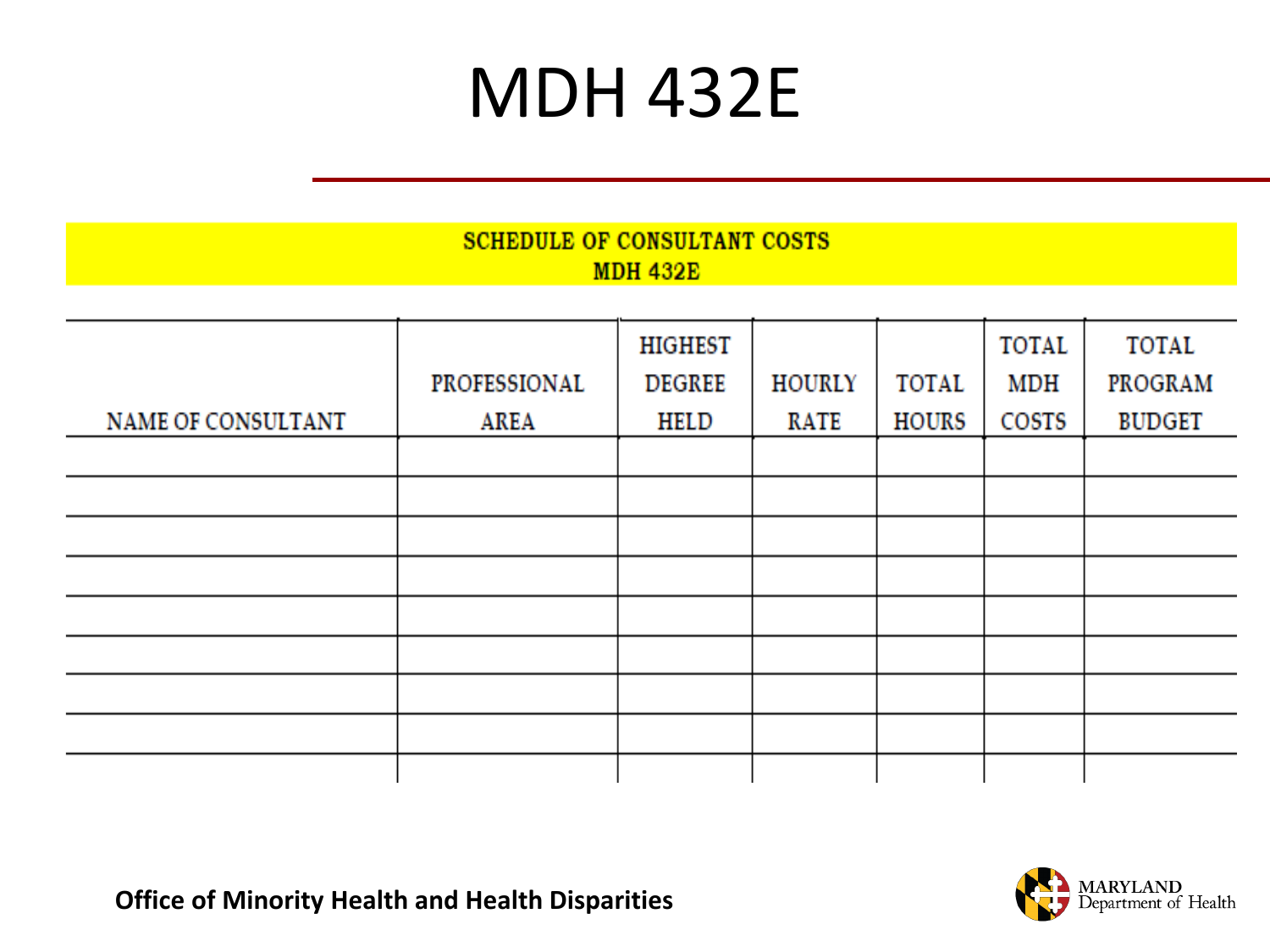### MDH 432F

#### **SCHEDULE OF EQUIPMENT COSTS (MDH 432F)**

|               |                | MDH            | <b>PROGRAM</b>                                                                                                |
|---------------|----------------|----------------|---------------------------------------------------------------------------------------------------------------|
|               |                | <b>FUNDING</b> | <b>BUDGET</b>                                                                                                 |
|               |                |                |                                                                                                               |
| <b>CLIENT</b> | <b>NEW</b>     |                |                                                                                                               |
| or OFFICE     | or REPLACEMENT |                |                                                                                                               |
|               |                |                |                                                                                                               |
|               |                |                |                                                                                                               |
|               |                |                |                                                                                                               |
|               |                |                |                                                                                                               |
|               |                |                |                                                                                                               |
|               |                |                |                                                                                                               |
|               |                |                |                                                                                                               |
|               |                |                |                                                                                                               |
|               |                |                | 0.00                                                                                                          |
|               |                |                |                                                                                                               |
|               |                |                |                                                                                                               |
| <b>CLIENT</b> | <b>NEW</b>     |                |                                                                                                               |
|               |                |                |                                                                                                               |
|               |                |                |                                                                                                               |
|               |                |                |                                                                                                               |
|               |                |                |                                                                                                               |
|               |                |                |                                                                                                               |
|               | or OFFICE      | or REPLACEMENT | LIST OF MISCELLANEOUS EQUIPMENT COSTING UNDER \$500 EACH<br>LIST BELOW EACH EQUIPMENT ITEM COSTING OVER \$500 |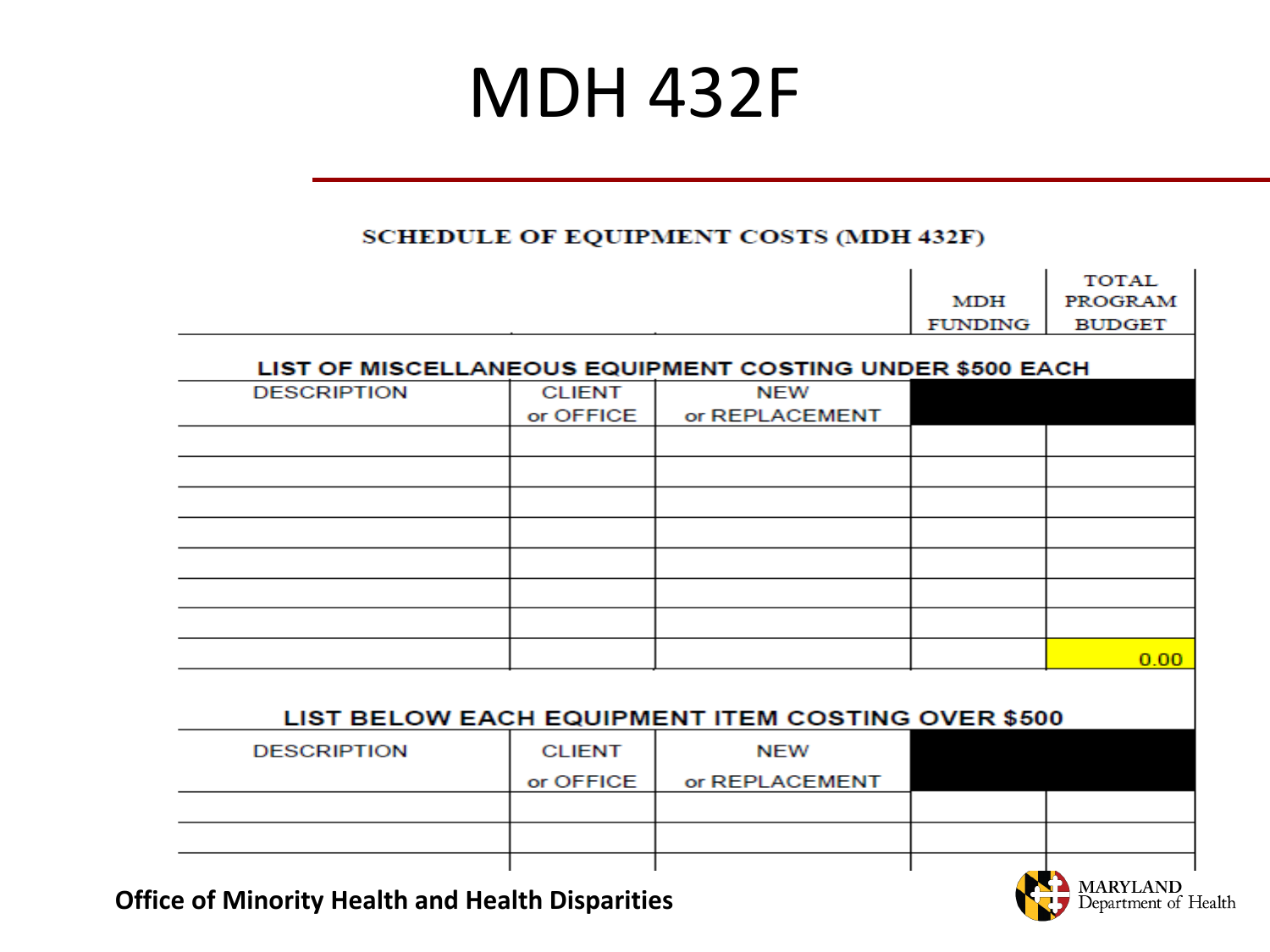#### MDH 432G

#### PURCHASE OF SERVICE **MDH 432G**

|                |               | PERFORMANCE MEASURES<br><b>NUMBER UNITS PURCHASED</b> | <b>DOLLARS</b> |              |
|----------------|---------------|-------------------------------------------------------|----------------|--------------|
| <b>SERVICE</b> | <b>VENDOR</b> | (e.g., HRS, VISITS, ETC.)                             | MDH            | <b>TOTAL</b> |
|                |               |                                                       |                |              |
|                |               |                                                       |                |              |
|                |               |                                                       |                |              |
|                |               |                                                       |                |              |
|                |               |                                                       |                |              |
|                |               |                                                       |                |              |
|                |               |                                                       |                |              |

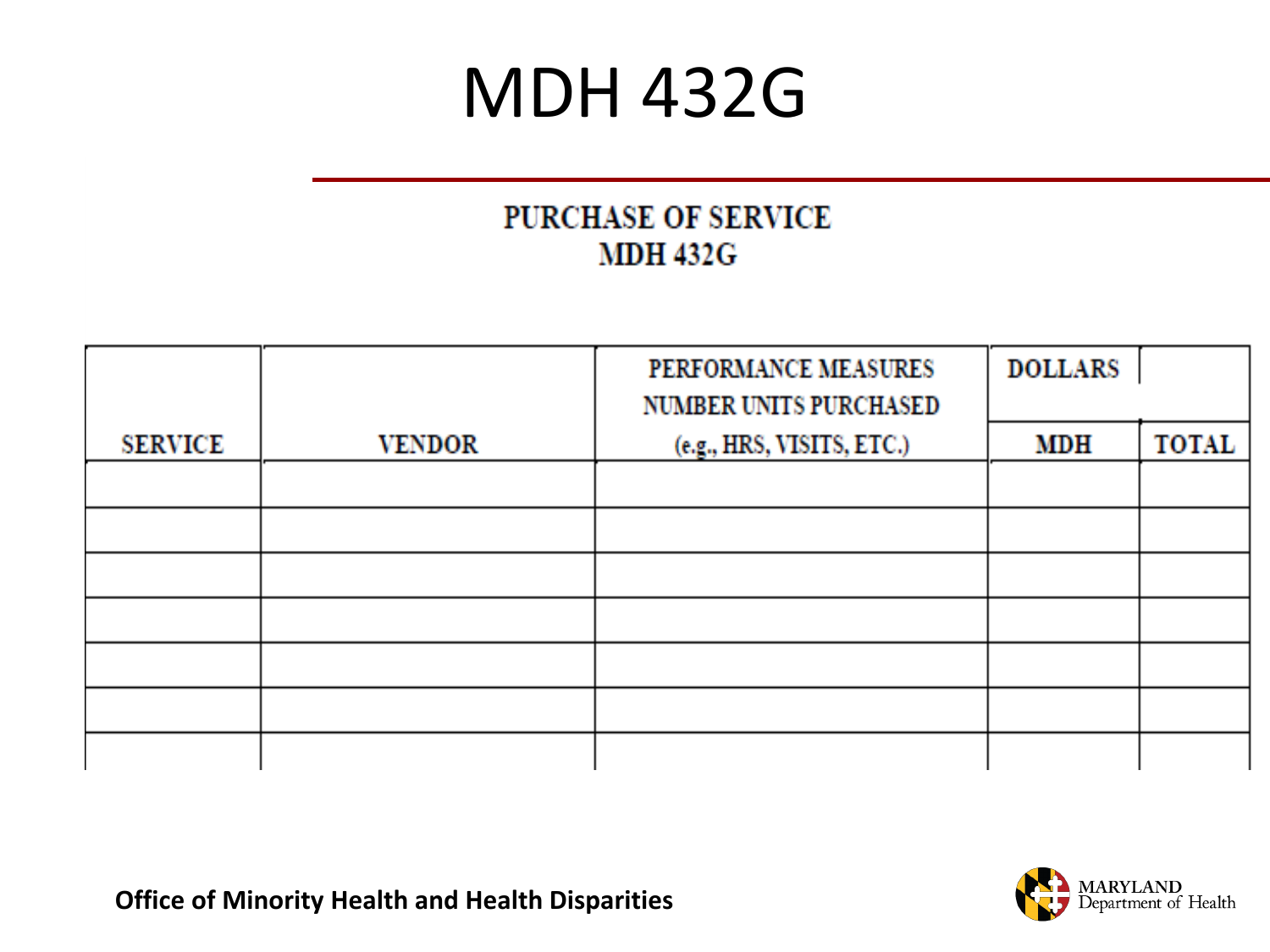#### MDH 432H

#### **ANTICIPATED SOURCES OF FUNDING MDH 432H**

| <b>SOURCES</b>                                                          | <b>AMOUNT</b> |
|-------------------------------------------------------------------------|---------------|
| <b>MDH AWARD</b>                                                        | $\Omega$      |
| <b>MDH SUPPLEMENT</b>                                                   |               |
| <b>LOCAL GOV'T</b>                                                      |               |
| OTHER AWARD - FED, STATE OR PRIVATE AGENCY (SPECIFY)                    |               |
| <b>FEES</b>                                                             |               |
| <b>MDH CLIENT FEE COLLECTIONS</b>                                       |               |
| OTHER CLIENT FEE COLLECTIONS                                            |               |
| <b>MEDICAID PAYMENTS</b>                                                |               |
| <b>MEDICARE PAYMENTS</b>                                                |               |
| <b>INSURANCE/PRIVATE</b>                                                |               |
| SSI                                                                     |               |
| <b>OTHER - IDENTIFY</b>                                                 |               |
| <b>FUNDRAISING/DONATIONS</b>                                            |               |
| <b>UNITED CHARITIES</b>                                                 |               |
| <b>INTEREST</b>                                                         |               |
|                                                                         |               |
| <b>Total Funding (Must Equal Total Costs in Total Program Budget on</b> | 0.00          |
| <b>Budget Face Sheet</b>                                                |               |
|                                                                         |               |

| IN-KIND CONTRIBUTIONS (IDENTIFY) | <b>VALUE</b> |
|----------------------------------|--------------|
|                                  |              |
|                                  |              |
|                                  | ---------    |

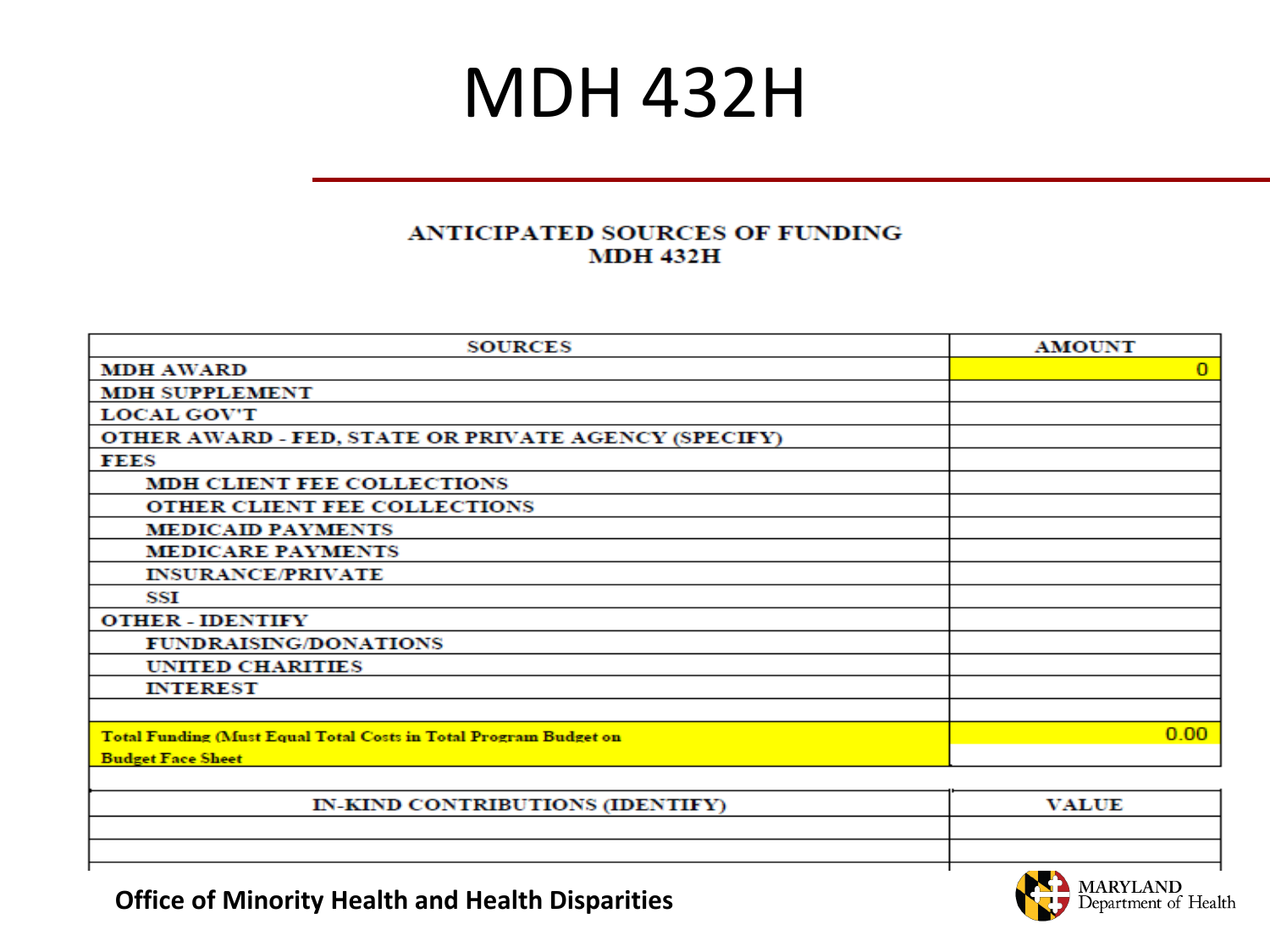# Evaluation of Applications

- Evaluation of Applications will be performed by a committee established for that purpose and based on the evaluation criteria set forth below
- The Evaluation Committee will review Applications and provide input to the Grant Officer and Program Manager.
- The Department reserves the right to utilize the services of individuals outside of the established Evaluation Committee for advice and assistance, as deemed appropriate.
- All Applications will be graded on a point system. If any of the requirements have not been met or documents included, points will be deducted from each application.